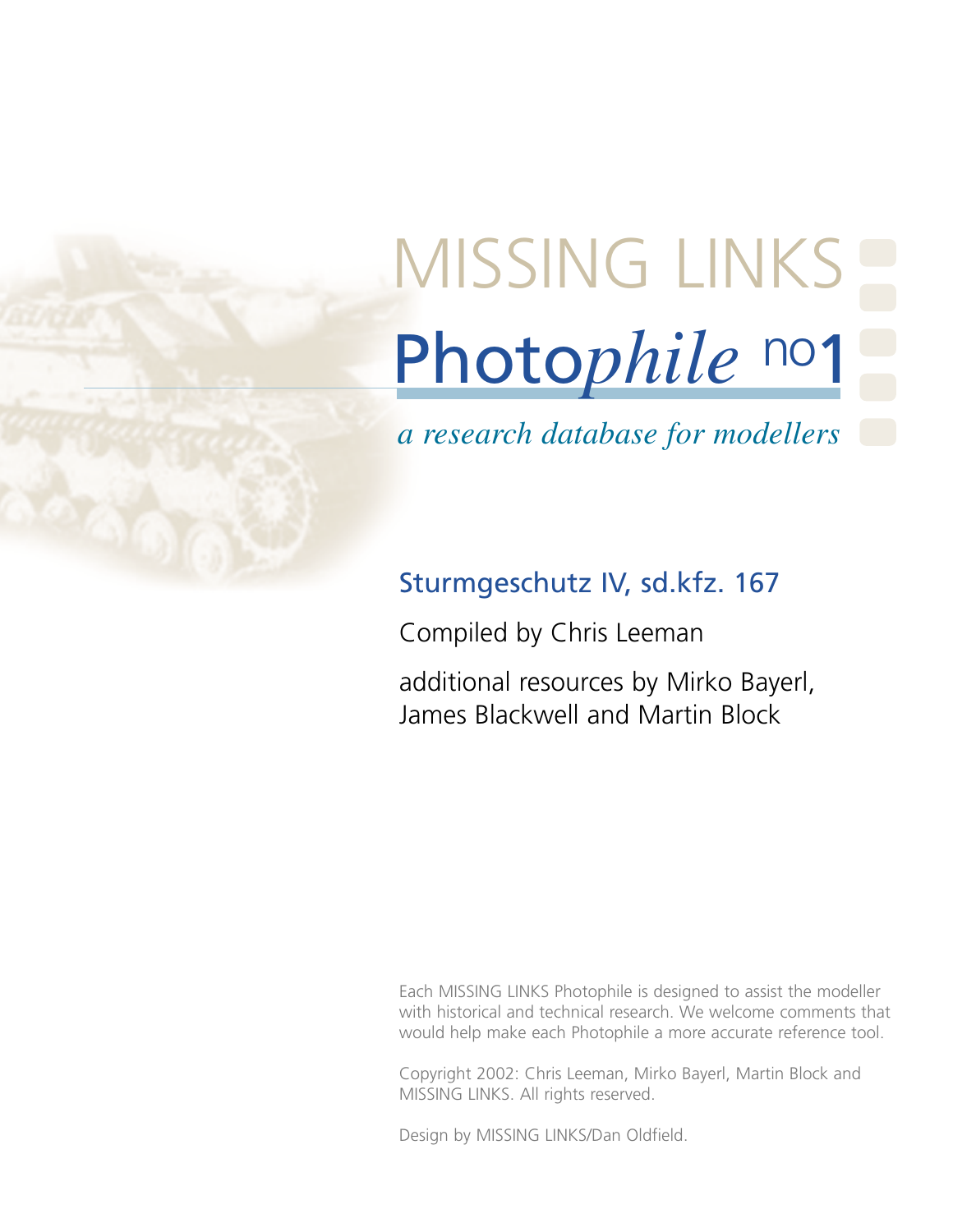# Photo*phile* no1 MISSING LINKS

The Sturmgeschütze or StuG IV has always been a favourite among German armour enthusiasts for many years. But one of the major gripes has always been: "Why can't I find many pictures of them?"

Well I thought the same thing when I was completing my latest model project (which just happened to be a StuG IV), and almost as an afterthought, and to satisfy my own curiosity, wondered just how many pictures I could actually find of this elusive subject when I put my mind to it. It was surprisingly more than I was expecting…

My original intentions for this article were simple. The idea was basically to present the collection of pictures that I had managed to gather from various sources (books, videos, personal collections etc.), and list where these pictures can be found. I also was going to present a little bit of information - essentially the captions supplied with pictures. In some cases where the information was blatantly wrong (ie. saying it was taken in Spring 1943, when the first vehicles didn't come off the production line until December 1943 etc., or if there was a reputable source whose information obviously outweighed a clearly suspect one), then I would add my own corrections. Also points of interest would be called out in individual pictures were applicable too.

Well all these simple ideas were shattered after contacting Martin Block. Martin has provided me with a huge amount of new information (gathered by him in his own meticulous research), that I just wouldn't have normally been able to access. What this has done is transform this comparatively basic photo essay into quite a substantial and complete reference article. Not only has Martin painstakingly gone through all of the pictures and captions (making necessary corrections, identifying units he knows and generally providing useful information), he has also included an allocation list showing to whom all the StuG IVs were issued, complete with dates and numbers. Added to this is a unit strength listing he's supplied for April 1945 to go with the one provided by Mirko Bayerl for January

1945 and you can see how this has now become quite a useful reference document for the modeller historian alike. So to Martin, my utmost gratitude in allowing me to include the fruits of his labour into this project of mine that's grown out of all proportion from my initial modest visions.

I would also just like to thank everyone else who has helped me with this endeavour. I have called out individuals in the text where applicable for supplying shots I didn't have myself in my own references. But there were plenty of other people who also generously took the time to scan and send me pictures and information, and even though I may have already had what they supplied me, their efforts are nevertheless still very gratefully appreciated to ensure there weren't any obvious omissions. But to be fair those first in with the pics got the credit. This collation wouldn't have been half of what it is now without all your help gentlemen. So thankyou one and all!

If you think you can add further pictures, corrections or supply extra alternative sources, or more info for the ones already listed, then please contact me to help complete the overall picture on the StuG IV at: Christopher.Leeman@aph.gov.au

# Brief History and Technical Details

There were a total of 1139 StuG IVs produced between December 1943 and March 1945. Of these 1139 StuG IVs, 31 were actually converted Pz.Kpfw. IVs. The main manufacturer of StuG IVs was Krupp-Crusonwerk A.G. at Magdeberg although the first 31 Pz.IV conversions were actually built by Daimler-Benz.

The StuG IV had a crew of four. It weighed in at 23 tons, it had a range of 210 km on road, 130km off road and a top speed of 38km/h. 430 litres of fuel was carried with a consumption rate of 205 lt per 100 km off road, and 130 lt per 100 km on road. Its main armament was a 75mm StuK 40 L/48 and 63 rounds of ammunition were carried on board. It also carried 600 rounds for the MG 34.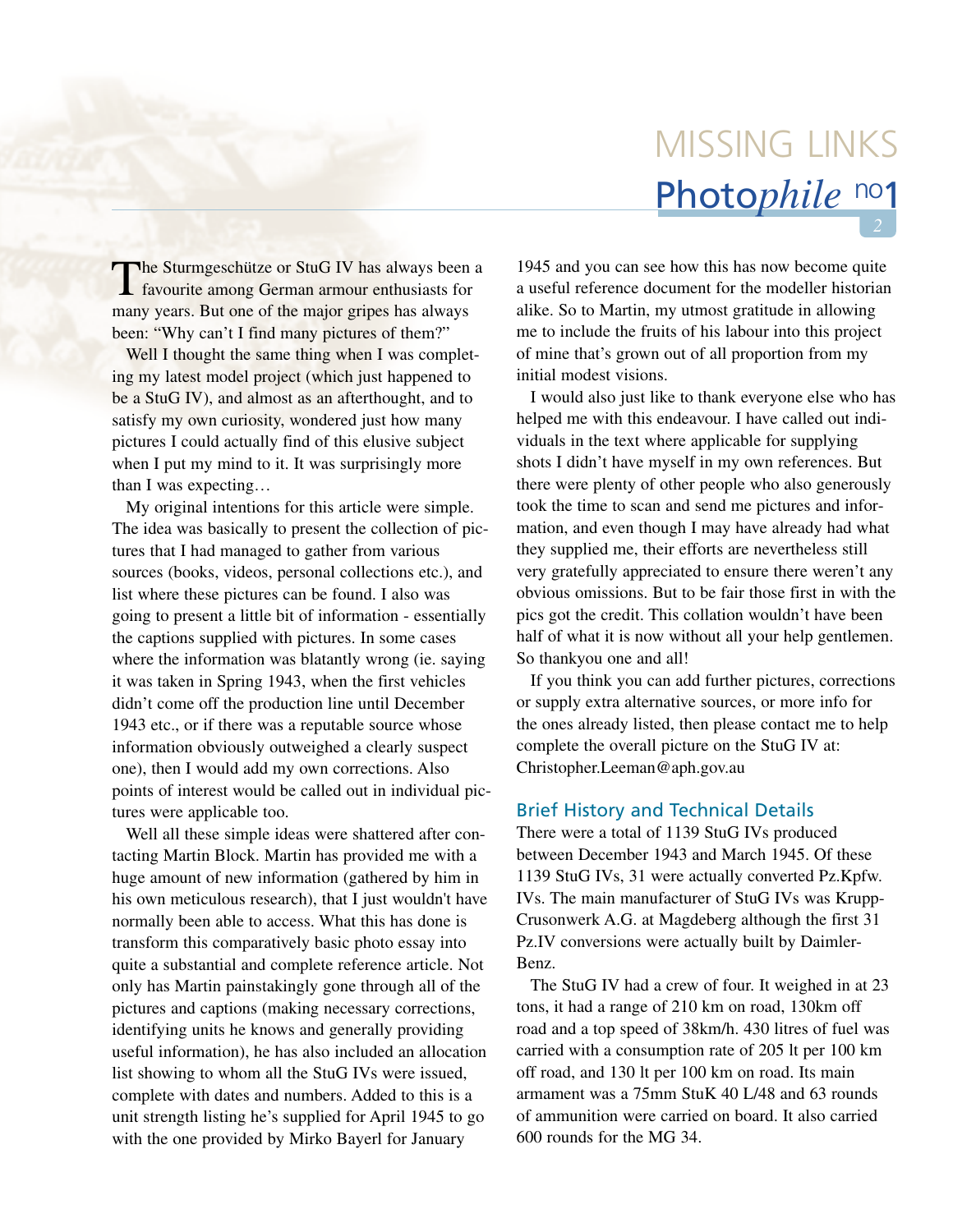# **Image No 0**

A StuG IV Belonging to SS-Pz.Abt.17 (of the 17th SS Pz-Gren Div. "Götz von Berlichingen"), knocked out near Brandelfingerhof during Operation "Nordwind". It has the name "Kunigunde" on the gun mantlet, and is also a rare command version as it has two aerials fitted.

p.425 - Battle of the Bulge Then & Now by Jean-Paul Pallud (ATB Publications) p.67 - Ground Power No.42 (Delta Publishing 1997/11)

# **Image No 1**

StuG IV knocked out near Thiriment in early 1945. Its not certain but this StuG may belong to one of the following units, Schwere Panzerjager-Abteilung 519 (attached to 3.Fallschirmjäger Division), Sturmgeschütze Brigade 244, or Sturmgeschütze Kompanie 1012 of the 12.Volks-Grenadier Division.

p.463 - Battle of the Bulge Then & Now by Jean-Paul Pallud (ATB Publications)

*Note:* According to Martin, s.H.Pz.Jg.Abt 519 & Stu.G.Brig 244 never had any StuG IV in their inventory, only StuG III. The 3.Fallsch.Jg.Div is certainly an option as their attached Pz.Jg.Abt 348 definitely had StuG IV in its Stu.G.Kp.1348 – as well as the 12th Volks-Gren Div.

# **Image No 2**

StuG IV knocked-out near Pontecorvo, Italy on 24 May 1944. Note the interesting angled pattern of zimmerit on the side. This vehicle belongs to Pz.Abt.190. plate 7 - Last of the Panzers; German Tanks 1944-45 by William Auerbach (A&AP Publishing - Tanks Illustrated No.9) p.89 - Ground Power No.9 (Delta Publishing 1995/02)

p.13 - Ground Power No.42 (Delta Publishing 1997/11) p.88 - German Assault Guns Special (Sunday Art Publishing 2002)

# **Image No 3(a)**

StuG IV knocked-out by the 48th Highlanders between Pignataro and Pontecorvo in the Liri Valley, Italy, 19 May 1944. Once again these are StuG IV of Pz.Abt.190.

plate 5 - Last of the Panzers; German Tanks 1944-1945 by William Auerbach (A&AP Publishing - Tanks Illustrated No.9) p.91 - Ground Power No.9 (Delta Publishing 1995/02)

p.16 - Ground Power No.42 (Delta Publishing 1997/11)

p.93 - German Assault Guns Special (Sunday Art Publishing 2002) p.24 - StuG IV by Janusz Ledwoch (Wydawnictwo Militaria No.94)

# **Image No 3(b)i**

Same vehicle and location as above, just from a different angle. Notice the second StuG IV down in the ditch.

p.138 - No Price too High - Canadians and World War 2 by Terry Lopp. [via by Barry Crook, thanks Barry]

# **Image No 003(b)ii**

This great shot is of the same StuG IV you can see down in the ditch, next to the Churchill recovery vehicle in the above image.

A Pictorial History of the 8th Canadian Hussars (Princess Louise's) [via Ron Volstad, thanks Ron]

# **Image No 3(c)**

Close up of first StuG IV. Note the concrete infill above the driver's station, similar to a late version StuG III.

p.90 - Ground Power No.9 (Delta Publishing 1995/02)

p.51 - Ground Power No.42 (Delta Publishing 1997/11)

# **Image No 003(d)**

Another shot of a StuG IV taken in the same area as the previous 4 shots.

A Pictorial History of the 8th Canadian Hussars (Princess Louise's) [via Ron Volstad, thanks Ron]

#### **Image No 003(e)**

A more detailed shot of the above image

A Pictorial History of the 8th Canadian Hussars (Princess Louise's) [Via Ron Voldtad, thanks Ron]

*Note:* According to Martin the only unit to have StuG IV's in Italy from Feb 1944 to September 1944 was Pz.Abt. 190 of the 90th Pz.Gren.Div. He has been unable to identify any other units operating StuG IV within that period. It was only in late September/early October 1944 that another StuG IV unit arrived in Italy, this being Stu.G.Abt 1034 of the 34.Inf.Div. (later called Jg.Pz.Kp.1034).

# **Image No 4**

StuG IV in Russian vehicle dump. p.50 - Panther by Thomas Anderson & Vincent Wai (Concord Publications)

# **Image No 5(a)**

This is a late version StuG IV pre camo application. Note remote MG and flame surpressing exhausts.

p.92 - Ground Power No.9 (Delta Publishing 1995/02)

p.43 - Ground Power No.42 (Delta Publishing 1997/11) p.28 - German Military Vehicles in Photographs 2 (Delta Publishing 1998/07)

# **Image No 5(b)**

Front shot of same StuG IV showing unpainted zimmerit and primer on mantlet

p.42 - Ground Power No.42 (Delta Publishing 1997/11) [via James Blackwell, thanks James]

# **Image No 5(c)**

Rear shot of same StuG IV fitted with flame suppressing exhausts. p.94 - Achtung Panzer No.5 (Model Graphix/Artbox Publications) p.42 - Ground Power No.42 (Delta Publishing 1997/11)

# **Image No 6(a)**

StuG IV "4331" Belonging to SS-Pz.Abt 4, 4th SS Polizei Panzer Grenadier Division in Hungary 2 November 1944.

p.32 - Sturmartillerie - from Assault Guns to Hunting Panther by Walter Spielberger and Uwe Feist (Aero Publications - Armor Series No.3)

p.40 - Ground Power No.42 (Delta Publishing 1997/11)

Mirko Bayerl personal collection (thanks Mirko)

# **Image No 6(b)**

Close up of above picture. Notice extra track links added around the Driver's station and glare extender on Gunner's sight. Also notice that the vehicle number "4331" is on the side of the superstructure as well as the skirts.

Mirko Bayerl personal collection (thanks Mirko)

# <u>Photo*phile* n</u>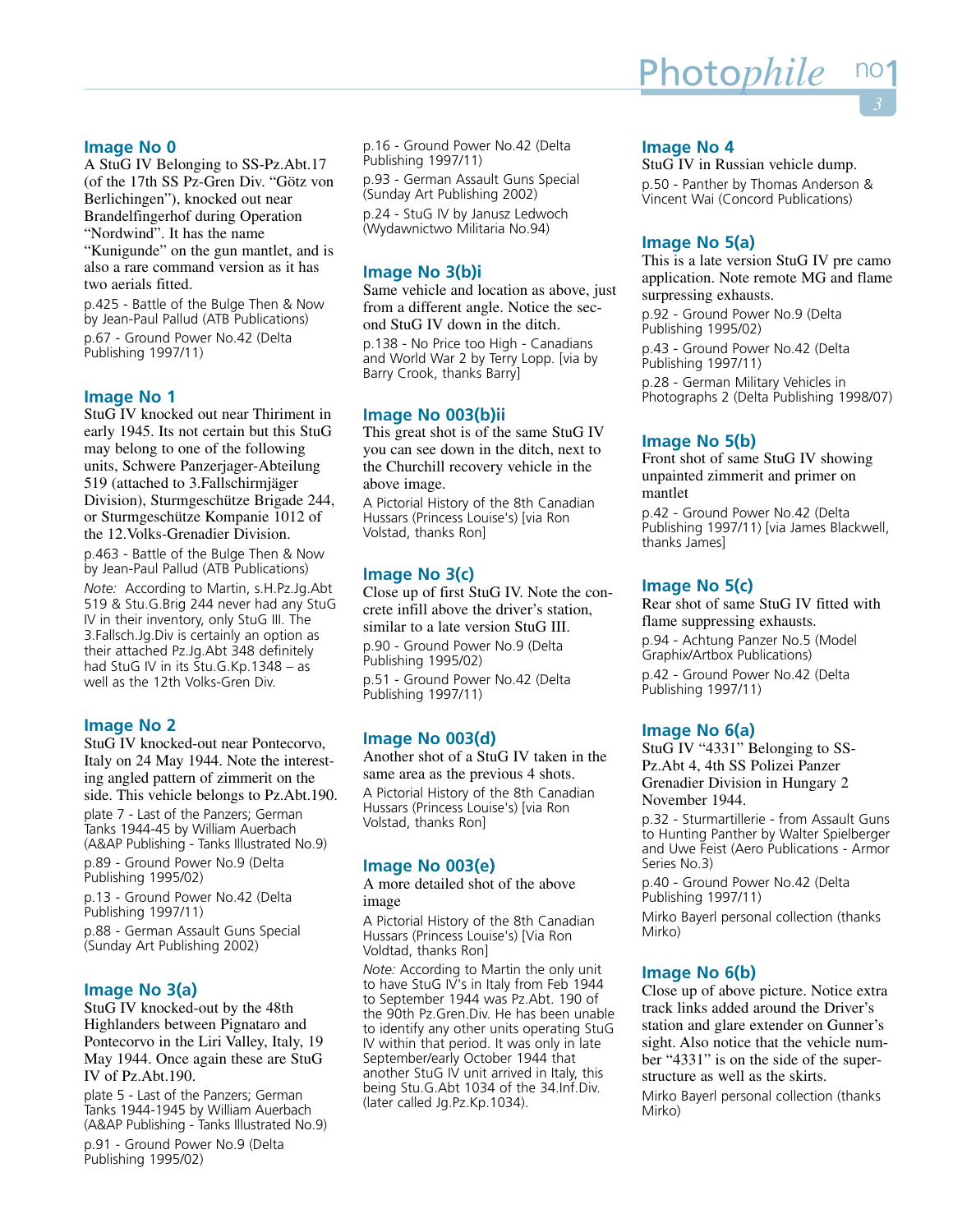# **Image No 7(a)**

StuG IV "4334" of SS-Pz.Abt 4, 4th SS Polizei Division in Hungary 1944. p.207 - 4th SS Polizei Division 1939-45, "Die Guten Glaubens Waren" Band III: Bildband (Munin Verlag GMBH Publishing) [via James Blackwell, thanks James]

# **Image No 7(b)**

StuG IV's of SS Pz.Abt. 4, 4th SS Polizei Division, Hungary 1944. Note the Pz.Bef.Wg.IV on the right. Three of these command tanks had been issued to the Abteilungsstab in late August 1944.

p.204 - 4th SS Polizei Division 139-1945, "Die Guten Glaubens Waren" Band III Bildband (Munin Verlag GMBH Publishing) [via James Blackwell, thanks James]

# **Image No 8(a)**

StuG IV in captured Allied vehicle lineup in Pontecorvo Italy, May 1944. Note rain cover over mantlet hinged back. This vehicle more than likely belongs to Pz.Abt.190, which was attached to the 90 Pz.Gren.Div.

p.93 - Panzer IV and its Variants by Walter Spielberger (Schiffer Publishing)

p.32 - Sturmartillerie, from Assault Guns to Hunting Panther by Walter Spielberger & Uwe Feist (Aero Publications - Armor Series No.3)

p.11 - Bellona MV Print No.29 (Bellona Publications)

p.46 - Ground Power No.42 (Delta Publishing 1997/11)

p.92 - German Assault Guns Special (Sunday Art Publishing 2002)

p.26 - German Military Vehicles in Photographs 2 (Delta Publishing 1998/07)

# **Image No 8(b)**

Same StuG IV in captured vehicle dump in Italy.

p.29 - Ground Power No.42 (Delta Publishing 1997/11) [via James Blackwell, thanks James]

# **Image No 8(c)**

Close up of the front of the Driver's station on the same one in Italy. Note angled rain channel above Driver's roof.

p.143 - Sturmgeschütze III & its Variants by Walter Spielberger (Schiffer Publishing)

p.7 - StuG IV by Janusz Ledwoch (Wydawnictwo Militaria No.94) p.93 - German Tanks of WW2 by George Forty (A&AP Publishing)

p.32 - Sturmartillerie, from Assault Guns to Hunting Panther, by Walter Spielberger & Uwe Feist (Aero Publications - Armor Series No.3)

# **Image No 8(d))**

A close-up view of the Driver's station on the same vehicle from the LHS. Note glare shields over Driver's episcopes.

p.85 - Ground Power No.9 (Delta Publishing 1995/02)

p.49 - Ground Power No.42 (Delta Publishing 1997/11)

# **Image No 8(e)**

Close-up of LHS hull Panzer Diesel Website; http://www.panzerdiesel.com/eng/e27stug4\_db.php [link

via James Blackwell, thanks James]

# **Image No 008(f)**

StuG IV (most probably from Pz.Abt.190) abandoned in Italy with "scribble camo" 1944. This is actually the same vehicle that appears in the previous top five shots. It just has its skirts on, and this shot looks to be taken straight after its capture, judging by the debris lying around it.

p.11 - Ground Power No.42 (Delta Publishing 1997/11)

p.91 - German Assault Guns Special (Sunday Art Publishing 2002) [both via James Blackwell, thanks James]

# **Image No 9**

StuG IV Late in Russia, winter 1944. Note the remote MG and spare drive sprocket under main gun.

p.32 - Sturmartillerie, from Assault Guns to Hunting Panther by Walter Spielberger & Uwe Feist (Aero Publications - Armor Series No.3)

# **Image No 10(a)**

Three StuG IV of the 1. and/or 2./SS-Pz.Abt. 17 (of 17.SS-Pz.Gren Div "Götz von Berlichingen"), knocked out by the US 66th Armoured Regiment on the RN 171 south of Carentan France, 13 June 1944. Both Sturmgeschütze companies had supported the early morning attacks of SS-Pz.Gren.Rgt.37 and Fallsch.Jg.Rgt.6 to retake Carentan.

p.73 - The History of the 2nd Armoured Division 1940-1946

p.54 - Ruhrfront 1944-45 by Hans Kramp [info provided by Øyvind Leonsen, thanks Øyvind]

# **Image No 10(b)**

This shot has been taken in the same area as above, just a little further down and on the other side. Notice how the vehicle in the middle has had the cupola blown off and its come to rest on the rear deck.

p.112 - Die Sturmflut und das Ende by Hans Stober

p.45 - Ground Power No.42 (Delta Publishing 1997/11)

# **Image No 10(c)**

Rear view of above vehicle and Jeep with an M1 57mm ATG dug in as a roadblock set up by the 101st A/B on 9 June 1944.

p.129 - Screaming Eagles: In action with the 101st Airborne Division (Air Assault) by Patrick H.F. Allen

p.159 - The Panzers & the Battle of Normandy by Georges Bernage (Editions Heimdal Publications)

p.129 - The 101st Airborne at Normandy by Mark Bando (MBI Publishing)

# **Image No 10(d)**

One of the above StuG's is being prepared to be towed away to a vehicle dump in Normandy.

p.122 - 101st Airborne, The Screaming Eagles in Normandy by Mark Bando (MBI Publishing) [via Ron Volstad, thankyou Ron]

*Note:* Even though captions in various books might say otherwise, it would appear that most, if not all pictures of StuG IV in Normandy, are from SS-Pz.Abt 17. Documents say the Abteilung lost 35 of its original 42 StuG IV in Normandy up until early August 1944, giving plenty of opportunities for Allied war correspondents to photograph some of them.

# **Image No 11**

Frontal view of a knocked-out StuG IV in the Ardennes, early 1945 with US Medics.

p.27 - The Fighting 69th Infantry Division (Turner Publishing)

# **Image No 12**

StuG IV captured and used by the Russians. Note the unusual colour of the wheels, drive sprocket, idler and on the side. I believe this is a colour added by the Russians to aid identification by Russian troops - possibly red?

p.15 - Battle for Lake Balaton, by Svirin Barowow and Kolomyjec Nedogomow (Armada Publishing)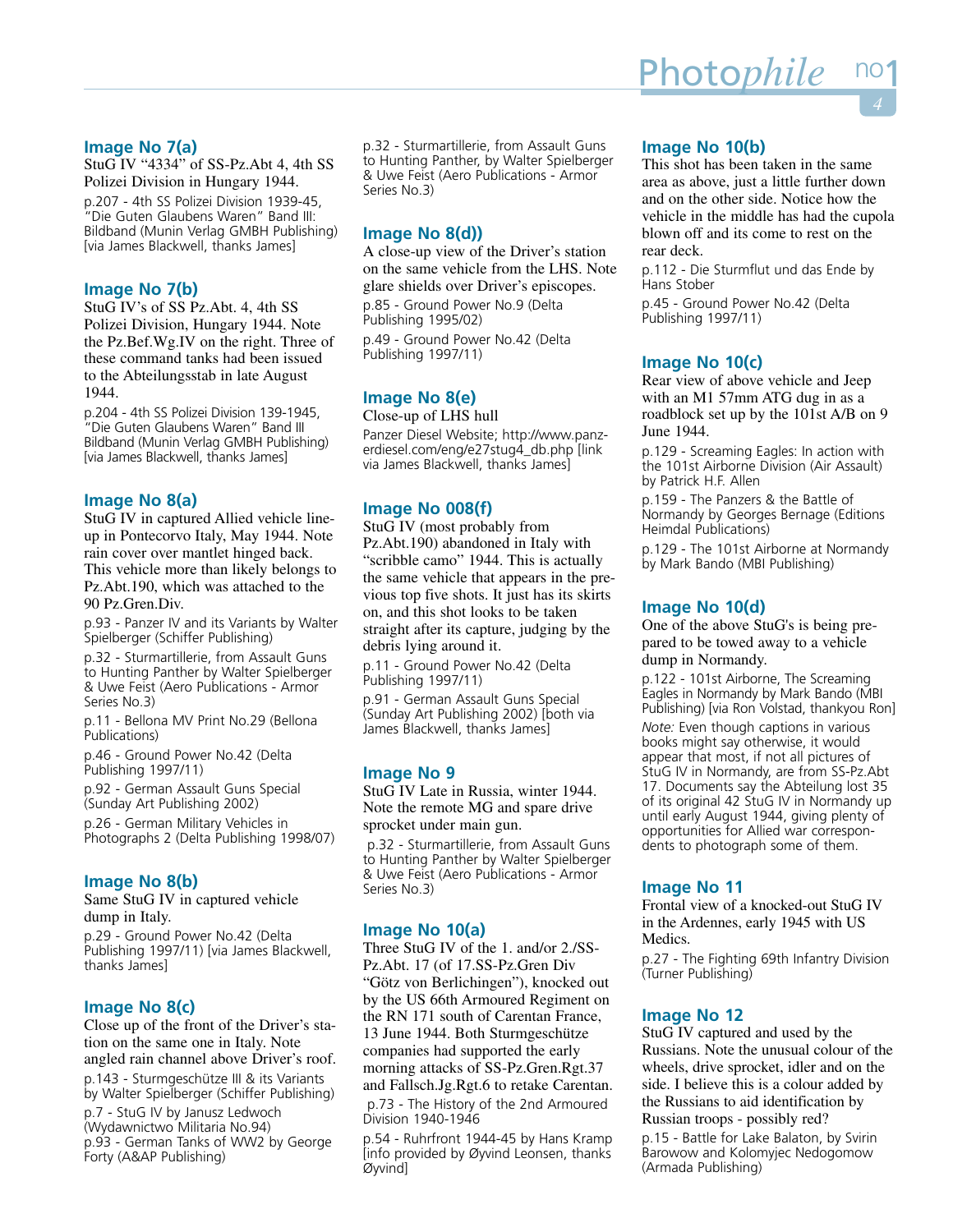p.17 - Budapest Balaton 1945 by Svirin Barowow and Kolomyjec Nedogomow (Wydawnictwo Militaria No.121)

p.54 - German Tanks in Russian Service by Frontline Publications

# **Image No 13**

StuG IV in the snow, Russia 1944. Note wider Ostketten tracks.

p. 41- Panzers in the East (2), Decline and Defeat 1943-1945 by Robert Michulec (Concord Publications)

#### **Image No 14**

StuG IV knocked-out in Pomerania, Spring 1945.

p.67 - Panzers in the East (2), Decline and Defeat 1943-1945 by Robert Michulec (Concord Publications)

#### **Image No 15**

StuG IV stuck in sand of a dry creek bed, Russia 1944. Note the number "113" and large Balkenkreuz on side shields.

p.33 - Sturmgeshütze III by Mikhail Svirin (Armada Publishing No.3)

p.3 - Ground Power No.42 (Delta Publishing 1997/11)

#### **Image No 16**

StuG IV of the 121.Infantrie Division in Courland/Kurland, Autumn 1945. p.37 - Panzer IV Family by Horst Schiebert (Schiffer Publishing - Military History No. 49)

# **Image No 17**

StuG IVs stuck in mud, Balaton, Hungary 1945. Note Panther tracks and spare wheels used as extra armour. Also note the unusual side armour and Russian kill tags of "287" & "288". Time and location are rather vague, but it would appear they are close to the lake itself. Possible units are 5.SS-Pz.Div. or 3.Kav.Div.?

p.69 - Battle for Lake Balaton 1945 (Armada Publications)

#### **Image No 18(a)**

StuG IV knocked out in 1945 along with unusual StuG IIIs & a BergePz.III. Its seen with its track shortened bypassing the damaged idler maybe to enable towing. Two different captions exist for this picture; Some sources say it is taken in the suburb of Königsberg in Berlin, while the recent Russian "1945 Part 2" and the pic of the StuG III seen adjacent to it (also

seen on p.70 of Concord's "Panzers in the East No.2), both claim it is Poznan in Poland? The former even ID'ing the unit as 25.Pz.Div.). Note oversize roof MG shield and that there also appears to be a second StuG IV KO'd further down the street facing away from this disabled one.

p.69 - Panzerwaffe at War (2) Moscow to Berlin by Robert Michulec (Concord Publications)

p.188-9 - The Great Patriotic War by Peter G. Tsouras (Greenhill Books)

p.142 - Battle of Berlin 1945, Ground Power Special Issue June 1998 - heavily cropped though (Delta Publishing)

plate 7 - Wehrmacht Panzer Units 1945 - Part 2 - heavily cropped though (Frontline Publications)

back page - Technika & Voorugenie 11- 12/2000 (Russian Publication)

#### **Image 18(b)**

There is also a second StuG IV KO'd further down the street behind the BergePz.III and facing away from the disabled one above. It is glimpsed from the rear in the background of the Tsouras shot listed above. But a front view also exists though (note very unusual early StuG IIIF-G box mantlet possibly a rebuild or repair job?);

p.4 - Ground Power No.42 (Delta Publishing 1997/11) [via James Blackwell, thanks James]

p.29 - German Military Vehicles in Photographs 2 (Delta Publishing 1998/07)

# **Image No 19(a)**

StuG IV "218" KO'd near Schorndorf, Germany, outside Stuttgart in May 1945. The gentleman standing on the wheel is Technician 3rd grade Doug Smyth from the 2nd Battalion, 398th Infantry.

Web site for the 100th Infantry division, photos by Lieutenant Sam Cahoon http://www.100thww2.org

#### **Image No 19(b)**

Same vehicle as in above image except taken from the other side. Due to the roof being missing it may suggest this vehicle was destroyed by internal explosion caused by crew setting charges, or an ammo cook-off following penetration, or even knocked out by aircraft? Same as above.

# **Image No 20**

StuG IV Abandoned on roadside in Italy November 1944 and used to mark an enemy ordnance collection point.

p.35 - Ground Power No.42 (Delta Publishing 1997/11) [via James Blackwell, thanks James]

# **Image No 21(a)**

StuG IV construction line at the Krupp-Crusonwerk A.G. factory in Magdeburg, Germany taken just after the war in July 1945.

p.170 - Sturmgeschütze III & its Variants by Walter Spielberger (Schiffer Publishing)

p.33 - Ground Power No.42 (Delta Publishing 1997/11)

Australian War Memorial archives (negative No. SUK14498)

http://www.awm.gov.au/database/photo.a sp?searchtype=complex

# **Image No 21(b)**

Same location as above image showing StuG IV near a pile of tracks

Australian War Memorial archives (negative No. SUK14499)

http://www.awm.gov.au/database/photo.a sp?searchtype=complex

# **Image No 22(a)**

KO'd StuG IV of SS-Pz.Abt.17 (17.SS "GvB"), KO'd near Marigny, France 25 July 1944, being passed by M3 US Halftrack. Stefan de Meyer personal collection (thankyou Stefan) p.45 - Ground Power No.42 (1997/11) [via James Blackwell, thanks James]

**Image No 22(b)**

Same vehicle from front RHS supposedly KO'd by rockets from aircraft.

plate 16 - Last of the Panzers, German Tanks 1944-1945 by William Auerbach (A&AP Publishing - Tanks Illustrated No.9)

p.83 - Patton. Operation Cobra and Beyond by Michael & Gladys Green (MBI Publications), (via Danny Marr, thanks Danny)

# **Image No 23(a)**

Test firing of a StuG IV captioned in some sources as being from Sturmgeschütze Brigade 907 in Italy, 1944. With General Albert Kesselring sitting on the rear deck. p.104 - Achtung Panzer No.5 (Model Graphix/Artbox Publications)

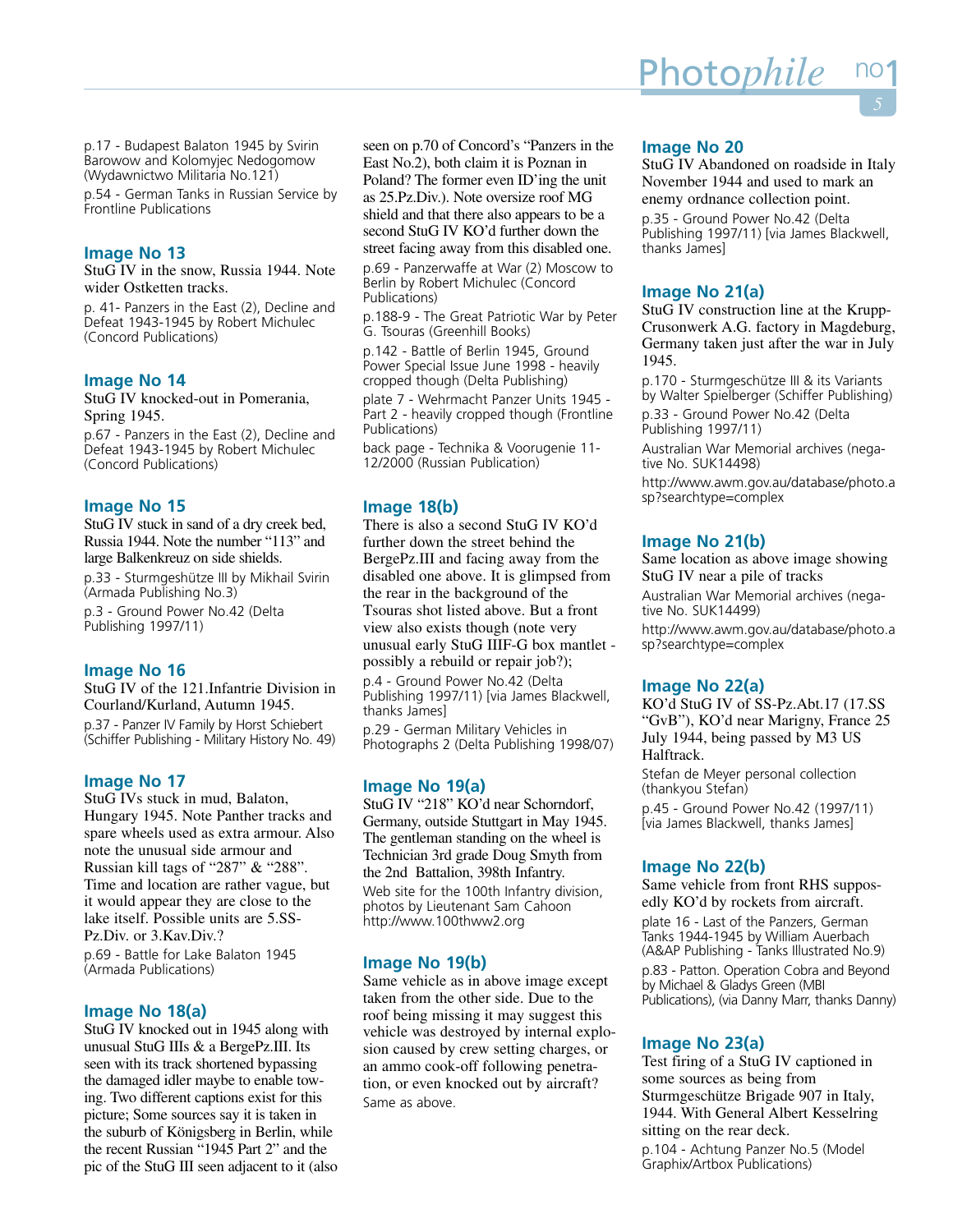p.25 - StuG IV by Janusz Ledwoch (Wydawnictwo Militaria No.94)

p.93 - Panzer IV and its Variants by Walter Spielberger (Schiffer Publishing)

p.62 - Deutsche Panzer 1917-1945 by Uwe Feist (Aero Publications)

p.114/115 - Panzers at War by A.J. Barker (Ian Allen Publishing)

p.37 - Panzerjäger in Action, by Uwe Feist (Squadron/Signal Publications - Armour in Action No.7)

plate 78 - German Battleground No.1 Tamiya News Special c.1980s

*Note:* This StuG IV is very unlikely to be from StuG.Brig.907 afterall. Looking at the few leaves still on the trees/bushes and the fact most of the visible people are wearing gloves, it would appear this was taken in late 1944. The gun appears to be in very good condition, which leads us to the conclusion that this StuG IV is more likely from the 34.Inf.Div. Its Stu.G.Abt 1034 arrived in Italy in early October 1944, while the guns of Pz.Abt.190 had been in action since Feb 1944. Also this StuG has rain covers over the driver's visors and welded idler wheels indicating production of the vehicle in the summer of 1944 or later. Many of the Pz.Abt.190 StuG IV had the cast iron idlers and no rain covers.

# **Image No.23(b)**

Same vehicle seen above but with Kesselring now standing and leaning on cupola and vehicle commander pointing.

p.6 - Ground Power No.42 (Delta Publishing 1997/11) [via James Blackwell, thanks James]

# **Image No.23(c)**

Same vehicle seen above but with Kesselring standing on deck with vehicle commander.

p.89 - German Assault Guns Special (Sunday Art Publishing 2002) [via James Blackwell, thanks James]

#### **Image No.23(d)**

Same vehicle seen above but with Kesselring now dismounted and on the ground to the right.

p.43 - Ground Power No.42 (Delta Publishing 1997/11) [via James Blackwell, thanks James]

# **Image No.23(e)**

Same vehicle from the rear.

p.89 - German Assault Guns Special (Sunday Art Publishing 2002) [via James Blackwell, thanks James]

# **Image No.24**

Possibly another Italian StuG and if so, probably of 34.Inf.Div, in a hilltop hide, 1944.

p.7 - Ground Power No.42 (Delta Publishing 1997/11) [via James Blackwell, thanks James]

# **Image No 25**

StuG IV knocked out near Marigny, France 29 July 1944. Vehicle captioned in some sources as possibly belonging to StuG Brigade/Abteilung 130, Panzer Lehr Division.

p.44 - Panzers in Normandy Then and Now by Eric Lefevre (ATB Publications) p.181 - Normandie 1944, "Cobra" La

Bataille Desisive by George Bernage & George Cadel (Editions Heimdal Publications)

plate 71 - D Day Tank Battles (Bridgehead to Breakout) by George Balin (A&AP Publishing - Tanks Illustrated No.10)

p.53 - D Day Tank Warfare by Steve Zaloga & George Balin (Concord Publications)

p.71 - Normandy, June 1944 Ground Power Special Issue Feb '99 (Delta

Publishing)

p.55 - Tank Battles of Normandy Ground Power Special Issue March '99 (Delta Publishing)

*Note:* StuG Brigade/Abteilung 130 did not exist! Pz-Lehr-Div did have the Pz.Jg-Lehr-Abt.130, but they were equipped with Jagdpz. IV L/48 during Normandy. It is therefore most likely from SS-Pz.Abt. 17 (17.SS-Pz.Gren.Div. "GvB").

# **Image No 26(a)**

StuG IV of SS.Pz.Rgt.7 of 17th SS Panzer Division "GvB" knocked-out just to the north of Sainteny, (which is approximately 11 km northwest of Periers), France 24 July 1944. Apparently this StuG IV had the name "Scharnhorst" written on it as well.

p.43 - Panzers in Normandy Then and Now by Eric Lefevre (ATB Publications)

p.88 - Ground Power No.9 (Delta Publishing 1995/02)

p.47 - Ground Power No.42 (Delta Publishing 1997/11)

p.92 - German Assault Guns Special (Sunday Art Publishing 2002)

plate 27 - Last of the Panzers, German tanks 1944-45 by William Auerbach (A&AP Publishing - Tanks Illustrated No.9)

p.21 - StuG IV by Janusz Ledwoch (Wydawnictwo Militaria No.94)

p.111 - Second World War Combat Weapons (Germany) by E.J Hoffschmidt and W.H Tantum (W.E. Inc. Publishing)

Photo*phile* 

p.176 - Die Sturmflut und das Ende by Hans Stober

p.136 - The War against Germany, The US Army's Official Pictorial Record by the Centre of Military History (US Army Official)

p.106 - Normandy, June 1944 Ground Power Special Issue Feb '99 (Delta Publishing)

p.171 - Fighting in Normandy, The German army from D-Day to Villers-Bocage by Heinz Guderian, Fritz Kraemer, Fritz Zeigelmann & Freiherr von Luttwitz (Greenhill Books)

p.22 - Operation Cobra 1944 by Steven Zaloga (Osprey Campaign Series No 88)

# **Image No 26(b)**

Close up of above image. Notice the Zimmerit pattern

Panzer Diesel Website; http://www.panzerdiesel.com/eng/e27stug4\_db.php [link via James Blackwell, thanks James]

# **Image No 27(a)**

StuG IV of StuG Brigade 394 being towed by an M26 in a vehicle dump in France, August 1944 - Front view.

p.87 - Ground Power No.9 (Delta Publishing 1995/02)

p.15 - Ground Power No.42 (Delta Publishing 1997/11)

p.17 - StuG IV by Janusz Ledwoch (Wydawnictwo Militaria No.94)

# **Image No 27(b)**

StuG IV of StuG Brigade 394 being towed by an M26 in a vehicle dump in France, August 1944 - LHS.

p.86 - Ground Power No.9 (Delta Publishing 1995/02)

p.14 - Ground Power No.42 (Delta Publishing 1997/11)

p.26 - German Military Vehicles in Photographs 2 (Delta Publishing 1998/07)

p.8 - StuG IV by Jansuz Ledwoch (Wydawnictwo Militaria No.94)

p.13 - German Army Self-Propelled Weapons 1939-1945 Bellona Handbook No.1 (Pt.1), by Peter Chamberlain & Hilary Doyle (Bellona Publications)

*Note:* According to Martin, as far as he knows StuG.Brig 394 only had StuG III & StuH 42 in its inventory. There are no records showing StuG IV being issued to this brigade. It would appear then that they are in fact from SS-Pz.Abt.17 "GvB" again. A hint could be the fact they are

*6*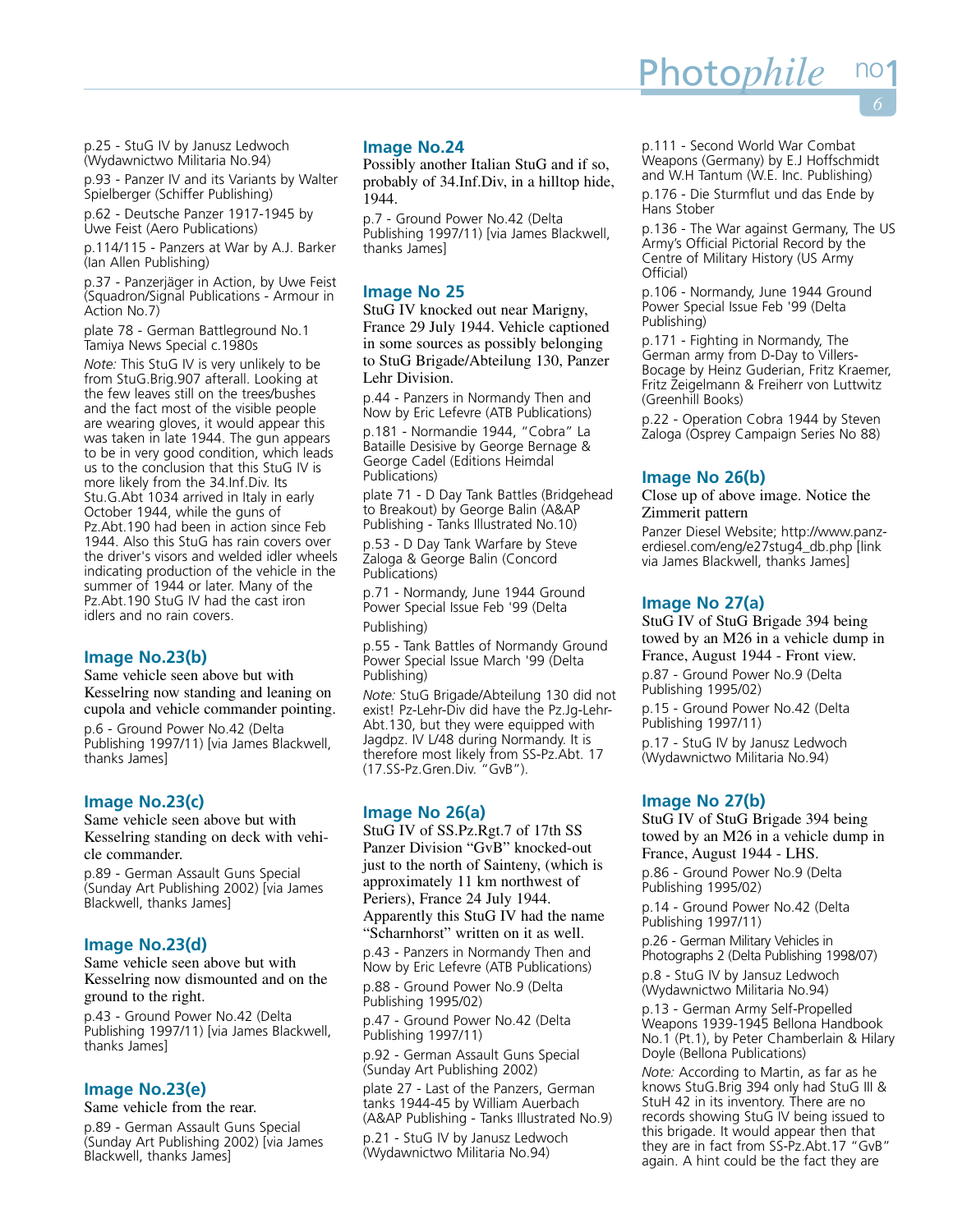being towed by a M26, suggesting it was found in the American sector, which also adds weight to it being from the 17.SS.Pz.Div."GvB".

# **Image No 28(a)**

StuG IV in Russia, 1944

p.142 - Sturmgeschütze and its Variants by Walter Spielberger (Schiffer Publishing)

p.126 - German Tanks of WW II, 1926 - 1945 by Dr F.M. von Senger und Etterlin (Galahad Books)

p.91 - German Assault Guns Special (Sunday Art Publishing 2002)

# **Image No 28(b)**

StuG IV in Russia. Looking at this picture and the one above I tend to think that this is possibly either the same vehicle, or at least vehicles of the same unit. Information suggests that they might be of the 5.SS "Wiking" Division?

Via Mirko Bayerl personal collection (thanks Mirko)

# **Image No 29**

StuG IV's in a vehicle dump in Courland/Kurland 1945.

From an issue of the monthly magazine called World War 2, [via Thomas Machnikowski, thanks Thomas]

# **Image No 30**

Captured vehicle dump somewhere in the East after the German surrender.

Note the rear of the StuG IV in the middle left-hand corner of the shot. Also note the partially visible Sd.Kfz. 251/22 in the right foreground.

p. 146 - Die Deutsche Panzerjägertruppe 1935 - 1945 by W.

Fleischer & R. Eiermann (Podzun Verlag 1998) [via Martin Block, thanks Martin]

# **Image No 31**

StuG IV supposedly of the 267th StuG Brigade, destroyed near the village of Gutowo, Poland in February 1945. p.53 -Wehrmacht Larger Panzer Units 1945 Part 1 (Frontline Publications) *Note:* A brigade of this number never existed! It well could be a misinterpretation of StuG.Abt.1267 belonging to Pz.Jg.Abt.267 of the 267. Inf.Div. though. In Feb 1944 all the original StuG.Abt were renamed to StuG.Brig. At the same time the Sturmgeschutz-Kompanien with-

in the Panzerjager-Abteilungen of Infantry Divisions were renamed to Sturmgeschutz-Abteilung. They received the number of the relevant Panzerjäger-Abteilung raised by 1000. (ie. for instance the 2.(StuG)/Pz.Jg.Abt.7 now became Stu.G.Abt.1007). In October the designation was again changed to Sturmgeschutz-Kompanie, and finally in Jan 1945 to Jagdpanzer-Kompanie.

# **Image No 32**

StuG IV of the 277th Assault Artillery Brigade, East Prussia February 1945

p.38 - Wehrmacht Larger Panzer Units 1945, Part 1 (Frontline Publications)

*Note:* According to the Sturmgeschutzlage dated 15.01.45 the Brigade (under Pz.AOK 3, H.Gr.Nord) had 15 StuG III and 10 StuH available, but no StuG IV. If it indeed belonged to the Brigade it must have been picked up from another unit a few days later. No direct shipments of StuG IV to any StuG.Brig. are recorded in the allocation files of the Gen.Insp.d.Pz.Tr.

# **Image No 33**

StuG IV KO'd on roof, possibly Russia. The vehicle would appear to have some sort of storage rack on the rear deck. Via the web, but location forgotten (Apologies to the Site Owner - but contact me to receive your credit!)

# **Image No 34**

StuG IV in East Prussia 24 October 1944, with Infantry climbing aboard Via Mirko Bayerl personal collection (thanks Mirko)

#### **Image No 35**

StuG IV, Western Front 2 January 1945 Via Mirko Bayerl personal collection (thanks Mirko)

# **Image No 36(a)**

Factory shot of a StuG IV with 2t Behelfskran erected. Showing the removal of the main gun in a 3 shot sequence, though a bit of a mystery as to the loctions of the pilsen socket mountings as they are normally on the roof which is now gone? Perhaps there are more on the inner walls?

p.145 - Sturmgeschütze and its Variants by Walter Spielberger (Schiffer Publishing)

p.46 - Sturmgeschutz III & IV, 1942-45, New Vanguard No.37 by Hilary Doyle & Tom Jentz (Osprey Publishing)

# **Image No 36(b)**

Same as above - lower.

# **Image No 36(c)**

Same as above - gun on ground.

# **Image No 37(a)**

Factory shot of an interesting StuG IV hybrid early/late with some old and some new features (almost suggesting it's a factory test bed to trial the mods as they are introduced?). Note remote MG let exhausts yet zimmerit. It wears a very unusual (if not unique for StuG IVs) disc pattern ambush camouflage variant applied on its side skirts only - Front LHS.

p.146 - Sturmgeschütze and its Variants by Walter Spielberger (Schiffer Publishing) p.94 - Panzer IV and its Variants by Walter Spielberger (Schiffer Publishing)

# **Image No 37(b)**

Same as above - LHS.

p.147 - Sturmgeschütze and its Variants by Walter Spielberger (Schiffer Publishing) p.47 - Sturmgeschutz III & IV, 1942-45, New Vanguard No.37 by Hilary Doyle & Tom Jentz (Osprey Publishing)

# **Image No 37(c)**

Same as above - Rear LHS. Note Flame suppressing exhausts. It also has two aerial mounts, so is presumably a command version.

p.147 - Sturmgeschütze and its Variants by Walter Spielberger (Schiffer Publishing)

#### **Image No 38**

StuG IV KO'd in shell crater Stefan de Meyer personal collection (thankyou Stefan)

p.55 - Ground Power No.42 (Delta Publishing 1997/11)

p.123 - Patton's Tank Drive, D-Day to Victory by Michael Green (MBI Publication). [via Danny Marr, thanks Danny]

# **Image No 39(a)**

I have two different captions for this picture. The first says it was taken near Mortain, Normandy 1944. The second says its from Sturmgeschütze Brigade 914 in Italy 1944. (I tend to lean towards the second option although as per Martin's previous comments on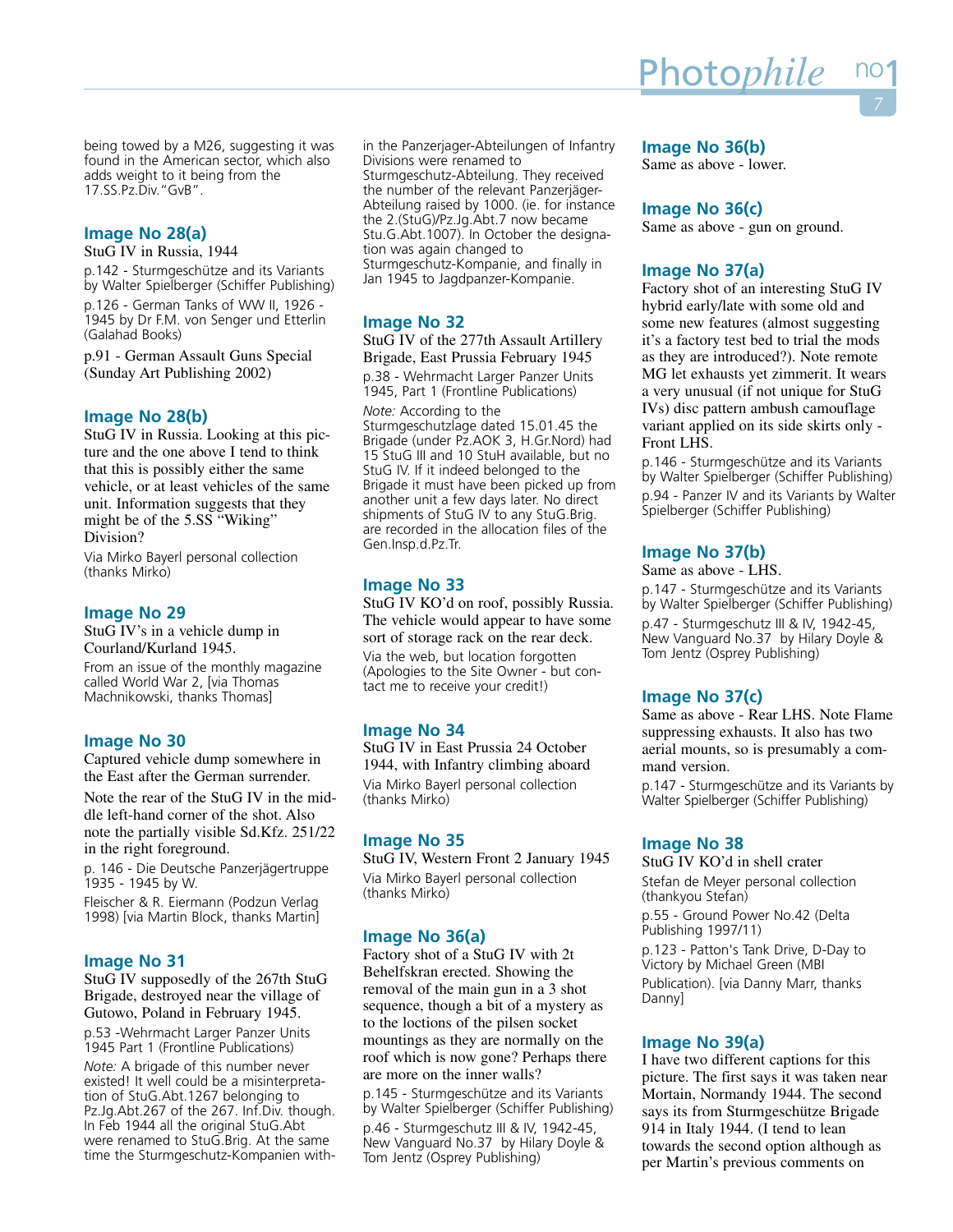Italian theatre StuG Units, I would be more inclined to say Pz.Abt.190 instead of StuG.Brig.914).

p.157 - Wehrmacht by Dr. John Pimlott (Aurum Publishing)

p.84 - Ground Power No.9 (Delta Publishing 1995/02)

p.39 - Ground Power No.42 (Delta Publishing 1997/11)

p.23 - StuG IV by Janusz Ledwoch (Wydawnictwo Militaria No.94)

p.202 - Kriegsschauplatz Italien by Werner Haupt (Podzun-Pallas Verlag GMBH Publishing)

p.173 - The German Soldier in World War 2 by Dr. S. Hart, Dr R. Hart, and Dr. M. Hughes (MBI Publishing)

# **Image No 39(b)**

StuG IV, Italy 1944. Looking at the pictures I would say this taken at the same time as image above, confirming its Italy 1944. The vehicle number is "black 161". Notice also the shipping stencil on first shield. Another interesting feature of this vehicle is that concrete fill around the driver's station is not only on the front, which is normal, but also around the side closest to the camera, which isn't that common. Also notice the towing shackles hanging from the track at the front.

Via Mirko Bayerl personal collection (thanks Mirko)

#### **Image No 40**

Low rear view of 2 StuG IVs supporting SS troops. No unit or location given but possibly 17.SS "GvB" in Normandy again or maybe 4.SS-Pol.Pz.Gren.Div in Hungary?

p.46 - Waffen SS Part2; From Glory to Defeat by Robert Michulec & Ron Volstad (Concord Publications)

### **Image No 41**

A StuG IV knocked out by artillery supporting the 1st US Infantry Division near Amblevé, Belgium on 24 January 1945.

p.67 - The Battle of the Bulge by Steve Zaloga (Concord Publications)

# **Image No 42**

Close-up of the machine gun shield and the side skirt hangers on KO'd vehicle. p.85 - Ground Power No.9 (Delta Publishing 1995/02)

p.55 - Ground Power No.42 (Delta Publishing 1997/11) p.13 - StuG IV by Jansuz Ledwoch

(Wydawnictwo Militaria No.94)

# **Image No 43**

StuG IV of Panzer Lehr Division, KO'd in France 1944.

p.84 - Ground Power No.9 (Delta Publishing 1995/02)

p.10 - Ground Power No.42 (Delta Publishing 1997/11)

p.93 - German Assault Guns Special (Sunday Art Publishing 2002)

p.27 - German Military Vehicles in Photographs 2 (Delta Publishing 1998/07)

p.13 - StuG IV by Jansuz Ledwoch (Wydawnictwo Militaria No.94)

p.9 - Panzer Voran! No. 3 (publish by Alain Verwicht 1999)

*Note:* As noted earlier that Pz.Lehr never had any StuG IV. If taken in Normandy its more than likely from SS-Pz.Abt.17 again. But having said this, another source of the photo claims the picture shows a StuG IV of Pz.Abt.190 and it was taken in Italy, which also looks a likely chance from the surrounding countryside.

# **Image No 44(a)**

Probably Italy, 1944. Note extra armour bolted to RHS. Also notice how the Driver's station has been "beefed up" with a neat concrete infill, especially on the right side.

p.92 - Ground Power No.9 (Delta Publishing 1995/02)

p.12 - Ground Power No.42 (Delta Publishing 1997/11)

p.12 - StuG IV by Jansuz Ledwoch (Wydawnictwo Militaria No.94) p.90 - German Assault Guns Special (Sunday Art Publishing 2002)

# **Image No 44(b)**

Close up of above shot

#### **Image No 45**

Very small and grainy shot found on the web of StuG IV KO'd in French village Via the web, but location forgotten (Apologies to the Site Owner - but contact me to receive your credit!)

#### **Image No 46**

StuG IV of SS-Pz-Abt.17 knocked out by aircraft rockets near Marigny-Montreuil, France 1944

plate 19 - Last of the Panzers, German Tanks 1944-1945 by William Auerbach (A&AP Publishing - Tanks Illustrated No.9)

Photo*phile* 

# **Image No 47**

StuG IV's of the 34.Infantry Division surrendering on the 5 May 1945. Note extra sloping armour added to driver's station and the Berge Panzer III in the distance.

plate 117 - Last of the Panzers, German Tanks 1944-1945 by William Auerbach (A&AP Publishing - Tanks Illustrated No.9) p.146 - Sturmgeschütze and its Variants by Walter Spielberger (Schiffer Publishing)

p.67 - Groundpower No.42 (Delta Publishing 1997/11)

p.47 - Sturmgeschutz III & IV, 1942-45, New Vanguard No.37 by Hilary Doyle & Tom Jentz (Osprey Publishing)

#### **Image No 48**

StuG IV, again possibly of 34.Infantry Division as well. Sloping armour has been added to both sides of the front armour. Notice also the wide Ostketten tracks as well.

p.146 - Sturmgeschütze and its Variants by Walter Spielberger (Schiffer Publishing)

# **Image No 49(a)**

StuG IV in Russia towing a Russian SU-85. Rear RHS. Unit unknown.

p.9 - Groundpower No.42 (Delta Publishing 1997/11)

p.40-41 - Groundpower No.92 (Delta Publishing 2002/01)

p.152 - Weapons of the Waffen SS; Small Arms to Tanks by Bruce Quarrie (PSL Publishing)

# **Image No 49(b)**

StuG IV in Russia towing a Russian SU-85. Rear LHS.

p.40-41 - Groundpower No.42 (Delta Publishing 1997/11)

p.42 - Groundpower No.92 (Delta Publishing 2002/01)

# **Image No 49(c)**

Close-up of tow cables being attached on the same vehicles. p.247 - Operation Citadel by Janusz Piekalkiewicz (Presidio Press)

#### **Image No 50(a)**

StuG IV KO'd near Fence - Front RHS p.44 - Groundpower No.42 (Delta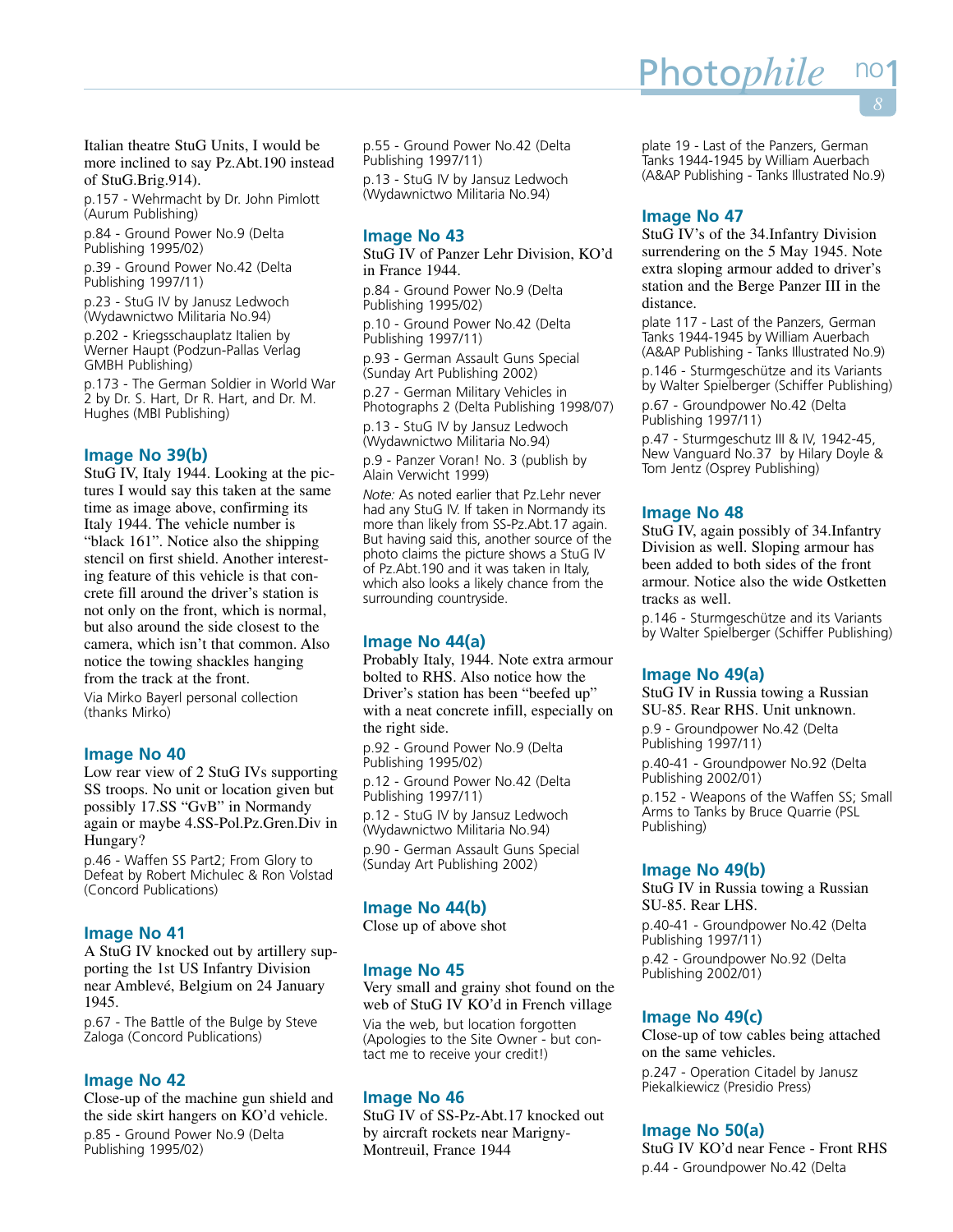Publishing 1997/11) [via James Blackwell, thanks James]

# **Image No 50(b)**

StuG IV KO'd near Fence - RHS p.44 - Groundpower No.42 (Delta Publishing 1997/11) [via James Blackwell, thanks James]

# **Image No 51(a)**

Demonstrating a StuG IV of Sturmgeschütze Abt.1122 of 122.Infantry Division to Finnish troops, Southern Finland July 1944. p.104 - Achtung Panzer No.5 (Model Graphix/Artbox Publications)

p.90 - German Assault Guns Special (Sunday Art Publishing 2002)

# **Image No 051(b)**

#### Same as above

p.265 - Wehrmacht Panssarit Suomessa (Panzer units in Finland) by Kari Kuusela (Wiking-Divisoona Oy, Helsinki) [via Martin Block, thanks Martin]

# **Image No 051(c)**

#### Same as above

p.265 - Wehrmacht Panssarit Suomessa (Panzer units in Finland) by Kari Kuusela (Wiking-Divisoona Oy, Helsinki) [via Martin Block, thanks Martin]

# **Image No 52(a)**

A great shot of a StuG IV probably of SS Pz.Rgt.17 "GvB" again, that has obviously seen better days. It was abandoned by its crew in France sometime in 1944. Notice the interesting concrete armour added to both sides of this vehicle, and the cut gun barrel.

p.? - Bellona MV Print No 29 (Bellona Publishing) [via Øyvind Leonsen, thanks Øyvind]

# **Image No 52(b)**

Close-up of angled concrete infill on same vehicle taken from above.

p.61 - Groundpower No.42 (Delta Publishing 1997/11) [via James Blackwell, thanks James]

# **Image No 53(a)**

StuG IV of Sturmgeschütze Abt.1122 of 122.Infantry Division on combat exercise in Southern Finland, July 1944. This unit was sent from Estonia to help the Finnish troops.

p.92 - Achtung Panzer No.5 (Model Graphix/Artbox Publications)

p.245 - Wehrmacht Panssarit Suomessa (Panzer units in Finland) by Kari Kuusela (Wiking-Divisoona Oy, Helsinki) [via Martin Block, thanks Martin]

# **Image No 053(b)**

Same as above

p.266 - Wehrmacht Panssarit Suomessa (Panzer units in Finland) by Kari Kuusela (Wiking-Divisoona Oy, Helsinki) [via Martin Block, thanks Martin]

# **Image No 053(c)**

# Same as above

p.247 - Wehrmacht Panssarit Suomessa (Panzer units in Finland) by Kari Kuusela (Wiking-Divisoona Oy, Helsinki) [via Martin Block, thanks Martin]

# **Image No 053(d)**

#### Same as above

p.242 - Wehrmacht Panssarit Suomessa (Panzer units in Finland) by Kari Kuusela (Wiking-Divisoona Oy, Helsinki) [via Martin Block, thanks Martin]

# **Image No 053(e)**

#### Same as above

p.266 - Wehrmacht Panssarit Suomessa (Panzer units in Finland) by Kari Kuusela (Wiking-Divisoona Oy, Helsinki) [via Martin Block, thanks Martin]

# **Image No 54**

Otto Willnauer & StuG IV from 1st Sturmgeschütze Abt.1007 off website http://www.geipelnet.com/war\_albums/ot to/ow\_011.html [link via James Blackwell, thanks James]

# **Image No 55**

Otto Willnauer from 1st Sturmgeschütze Abt.1007 off website http://www.geipelnet.com/war\_albums/ot to/ow\_011.html [link via James Blackwell, thanks James]

# **Image No 56(a)**

StuG IV captioned as of the 904th Assault Gun Brigade, Neidenburg January 1945

p.51 - Wehrmacht Panzer Units 1945 Part 1 (Frontline Publications)

p.68 - Panzerwaffe at War (2) Moscow to

Berlin by Robert Michulec (Concord Publications)

Photo*phile* 

*Note:* On the 15 Jan 1945 StuG.Brig.904 reported having 19 StuG III and 13 StuH, no StuG IV's (Source BA/MA RH10/352) so the Russian book caption appears very doubtful.

# **Image No 56(b)**

Same as above, just a different angle. Able to identify another StuG IV in front with late style exhausts.

p.77 - The Battle of Berlin 1945, Ground Power Special Issue, June 1998 (Delta Publishing)

*Note:* The above images (56a & b as well as 94) show vehicles credited to belonging to StuG.Brig 904 around Neidenburg in January 1945. There has been a bit of confusion about this and Martin has come up with a possible solution. In mid January 1945 Neidenburg was being defended by the 18.Pz.Gren.Div with the 7.Pz.Div on its right flank and Pz.Gren.Div "Gross Deutschland" on its right flank. None of these Divisions, nor StuG.Brig. 904 reported having any StuG IV at this time. But Mielau, the famous training ground for most Sturmgeschütze companies was located only a few kilometres to the south of Neidenburg. So what is being suggested is posiblly these StuG IV might have actually belonged to the training school and were thrown into battle (possibly with StuG.Brig 904 or using their crews) against the approaching Russian forces. This might explain why they are credited to this Brigade, even though they had no StuG IV on their books?

# **Image No 57**

A rather grizzly shot of a KO'd StuG IV of 17.SS "GvB" knocked out by the 2nd US Armoured Division south west of Carentan, 13 June 1944. p.98 - Breakout in Normandy by Mark Bando (MB Int. Publishing)

# **Image No 58(a)**

A StuG IV of 17.SS "GvB" knockedout on the D13, La Chapelle France. 30 July 1944. This StuG was KO'd by the combined efforts of 78th AFA and a lone M-10 from C/702 Tank Destroyer Battalion.

p.126 - Breakout in Normandy by Mark Bando (MB Int. Publishing)

# **Image No 58(b)**

Same vehicle as above, just a different angle.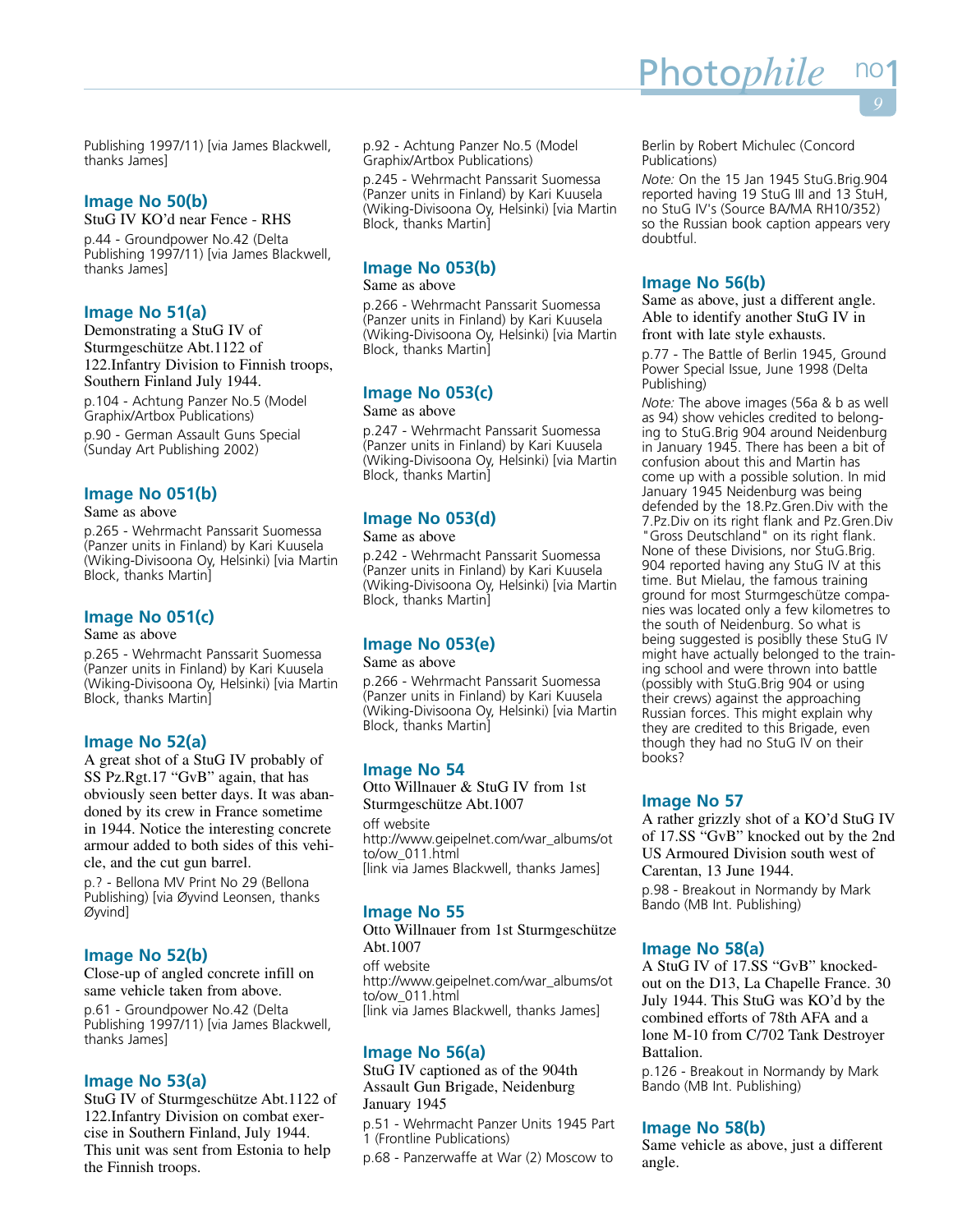p.107 - Breakout in Normandy by Mark Bando (MB Int. Publishing)

# **Image No 59**

StuG IV, no information on unit. Notice wide Ostketten tracks.

p.62 - Panzers in the East (2), Decline and Defeat 1943-1945 by Robert Michulec (Concord Publications)

# **Image No 60 (a)**

Factory shot of a StuG IV. Notice Zimmerit pattern.

p.137 - Sturmgeschütze and its Variants by Walter Spielberger (Schiffer Publishing)

p.37 - The Panzer IV Family by Horst Schiebert (Schiffer Publishing - Military History Vol. 49)

p.90 - Achtung Panzer No.5 (Model Graphix/Artbox Publications)

p.36 - Ground Power No.42 (Delta Publishing 1997/11)

pp.28-29 - German Military Vehicles in Photographs 2 (Delta Publishing 1998/07)

# **Image No 60(b)**

Same as above but RHS view.

p.138 - Sturmgeschütze and its Variants by Walter Spielberger (Schiffer Publishing)

p.5 - StuG IV by Jansuz Ledwoch (Wydawnictwo Militaria No.94)

p.37 - Ground Power No.42 (Delta Publishing 1997/11)

p.44 - Sturmgeschutz III & IV, 1942-45, New Vanguard No 37 by Hilary Doyle & Tom Jentz (Osprey Publishing)

#### **Image No 60(c)**

Same as above, but Rear RHS view. p.138 - Sturmgeschütze and its Variants by Walter Spielberger (Schiffer Publishing) p.96 - Achtung Panzer No.5 (Model Graphix/Artbox Publications)

p.38 - Ground Power No.42 (Delta Publishing 1997/11)

# **Image No 61(a)**

Believe it or not, there is a StuG IV at the end of this column! The Panthers are most likely from Pz.Rgt.1 of 1.Pz.Div. and this shot taken in Russia c.mid/late 1944 from the mild weather evident. Sadly no firm ID on the StuG IV's outfit so far though it may also be possibly one of a small few attached to them (See last entry in Martin Block's 15 April 1945 Strength Listing below mentioning them possibly having some unofficially).

p.19 - Pictorial German Tanks of the WW2, Pz.Kpfw V Panther, (Burin-Do Publishing - Koku-Fan Special, January 1979) [via James Blackwell, thanks James]

# **Image No 61(b)**

Same as above just a different angle p.41 - Pictorial German Tanks of the

WW2, Pz.Kpfw V Panther, Koku-Fan Special, January 1979 [via James Blackwell, thanks James]

# **Image No 61(c)**

Same as above, just a close-up of the StuG IV.

p.41 - Pictorial German Tanks of the WW2, Pz.Kpfw V Panther, Koku-Fan Special, January 1979 [via James Blackwell, thanks James]

# **Image No 61(d)**

Another view offering only a glimpse of the StuG IV with the CO now sitting on the closed cupola hatch and Loader in his hatch, as the parked column is passed by a captured SU-76M used as an ammo schlepper.

p.42 - Pictorial German Tanks of the WW2, Pz.Kpfw V Panther, Koku-Fan Special, January 1979 [via James Blackwell, thanks James]

p.75 - Sturm & Drang No.5; Panther (Delta Publishing)

# **Image No 62(a)**

StuG IV crossing river in Tarnopol area, Ukraine Spring 1944. This vehicle belongs to 311th StuG Brigade. It has the tactical number "111" on the side skirts.

p.12 - StuG IV by Jansuz Ledwoch (Wydawnictwo Militaria No.94) p.42 - Sturmgeschütze III by Mikhail Svirin (Armada Publications No.3)

# **Image No 62(b)**

Same vehicle as above, but LHS. p.25 - StuG IV by Jansuz Ledwoch

(Wydawnictwo Militaria No.94)

p.42 - Sturmgeschütze III by Mikhail Svirin (Armada Publications No.3)

*Note:* Unit identification images on 62(a) and (b), is once again questionable. StuG.Brig. 311 was actually wiped out in the fighting around Tarnopol, but according to other sources it only had the standard equipment of 22 StuG III and 9 StuH. The 100. Jg.Div. and the 361.Inf.Div. were also engaged in the general Tarnopol area, but they only received their StuG IV months

later (July and September 1944 respectively). Also in the area were the 349.Inf.Div, which had received 10 "StuG" in February/March 1944. Unfortunately the records do not show if these were StuG III or StuG IV. Nevertheless, although not having the information available on which the original caption is based, it should be equally fair to speculate these images might show a StuG IV of StuG.Abt. 1349!

As can be seen from the many dubious captions listed here from the books the photos are found in, authors often tend to simply assign any photo of a StuG IV to the nearest possible Sturmgeschütz Brigade in the area, neglecting the fact that these guns were used by other types of combat formations too and/or were often not fielded by that particular StuG Brigade upon examining its issue records in detail.

# **Image No 63**

StuG IV knocked out near in East Prussia, March 1945.

p. 81 - The Battle of Berlin 1945, Ground Power Special Issue, June 1998 (Delta Publishing)

p.184 - The Great Patriotic War by Peter G. Tsouras (Greenhill Books) [info provided by Øyvind Leonsen, thanks Øyvind]

# **Image No 64**

StuG IV's of the 4th SS Polizei Division in Saloniki Greece, 1944 - high view Tomek Basarabowicz private collection (thanks Tomek)

p.82 - Ground Power No.9 (Delta Publishing 1995/02)

p.41 - Ground Power No.42 (Delta Publishing 1997/11)

p.24 - StuG IV by Janusz Ledwoch (Wydawnictwo Militaria No.94)

# **Image No 65**

Same unit as above - halted on roadside p.210 - 4th SS Polizei Division 1939-1945 "Die Guten Glauben Waren"; Band III Bildband [via James Blackwell, thanks James].

#### **Image No 66**

Same unit as above - halted on roadside. p.129 - Wehrmacht by Dr John Pimlott

(Aurum Publishing)

p.80-81 - Ground Power No.9 (Delta Publishing 1995/02)

Cover & p.8 - Ground Power No.42 (Delta Publishing 1997/11)

p.142 - Sturmgeschütze and its Variants by Walter Spielberger (Schiffer Publishing)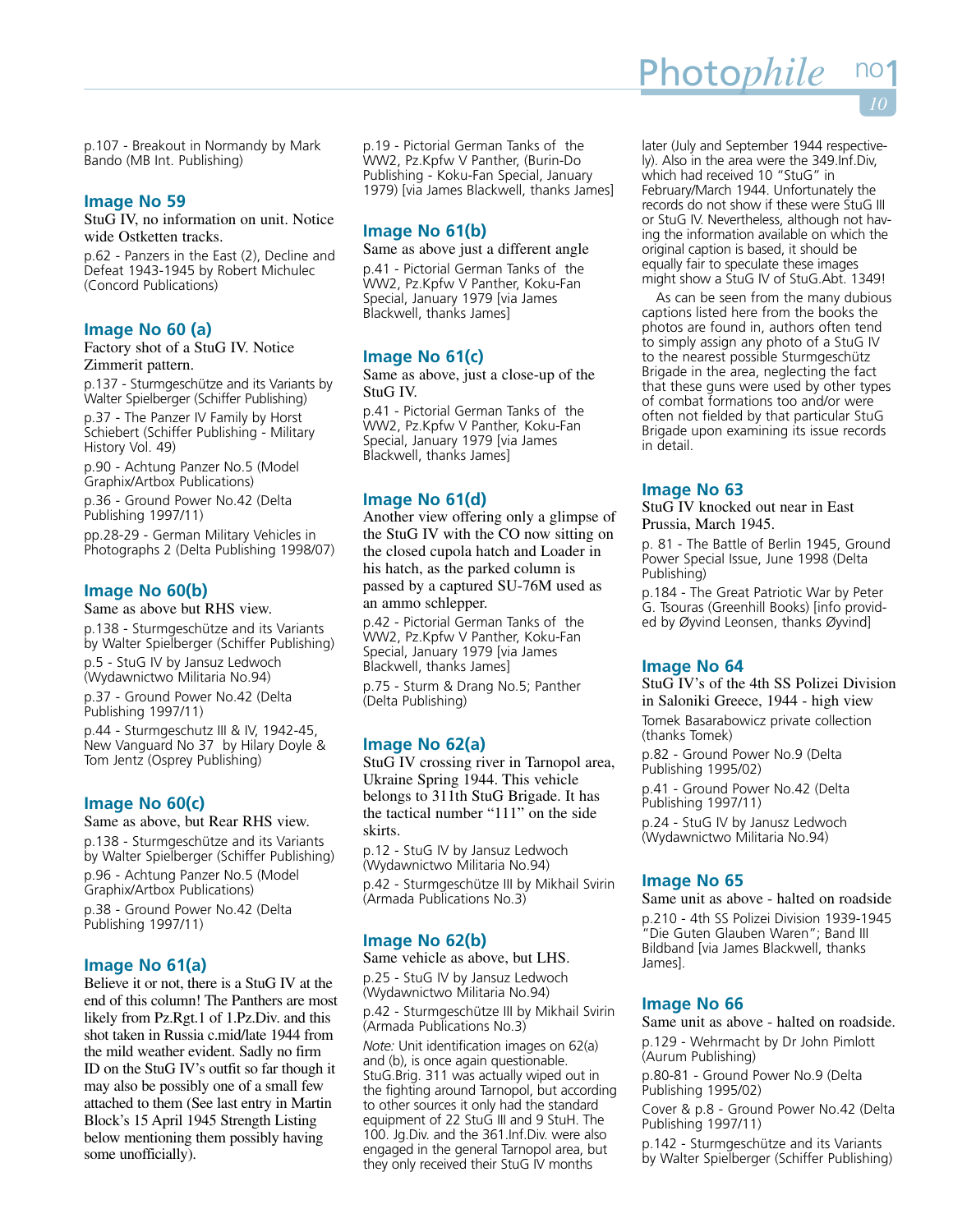p.11 - StuG IV by Janusz Ledwoch (Wydawnictwo Militaria No.94)

# **Image No 67**

Same unit as above - high view. p.82 - Ground Power No.9 (Delta Publishing 1995/02)

p.23 - Ground Power No.42 (Delta Publishing 1997/11)

p.27 - German Military Vehicles in Photographs 2 (Delta Publishing 1998/07)

p.9 - StuG IV by Janusz Ledwoch (Wydawnictwo Militaria No.94)

p.154 - Hutchinson's Pictorial History of WW2; April 12 to September 26 1944 by Walter Hutchinson

p.11 - Bellona MV Print No.29 (Bellona Publications) [via Øyvind Leonsen, thanks Øyvind]

# **Image No 68**

Same unit as above - rounding corner Tomek Basarabowicz private collection (thanks Tomek)

p.62 - Wehrmacht by Dr John Pimlott (Aurum Publishing)

p.83 - Ground Power No.9 (Delta Publishing 1995/02)

p.22 - Ground Power No.42 (Delta Publishing 1997/11)

p.9 - StuG IV by Janusz Ledwoch (Wydawnictwo Militaria No.94)

# **Image No 69**

Same unit as above - passing under archway

p.126 - The German Sturmgeshütze in World War 2 1939-45; a Photo Chronicle by Wolfgang Fleischer & Richard Eiermann (Schiffer Publishing) [Via Øyvind Leonsen, thanks Øyvind]

#### **Image No 70**

StuG IV's in Normandy 1944, again very probably of the SS.Pz.Rgt.17 of 17th SS Pz.Gr. Division "Götz von Berlichingen"

p.51 - Normandie 1944, Cobra, La bataille decisive, by George Bernage & George Cadel (Editions Heimdal Publications)

p.150 - The Panzers & The Battle of Normandy by Georges Bernage (Editions Heimdal Publications)

### **Image No 71(a)**

StuG IV's supposedly of "StuG Brigade 12" surrendering to the Russians in Courland/Kurland, May 1945. These

vehicles have a few very interesting features. In this picture you can see these StuG IVs have been fitted with wooden planks around the rear deck. They also have strange "elbowed" exhausts (see Image No 71c). The front StuG, "Elizabeth" also has a remote MG mount.

p.2 - Ground Power No.42 (Delta Publishing 1997/11)

p.71 - Wehrmacht Larger Panzer Units 1945 (Frontline Publications) p.26 - StuG IV, by Janusz Ledwoch (Wydawnictwo Militaria No.94)

# **Image No 71(b)**

Same vehicles as above. Notice the different style of travel lock on these vehicles, another interesting feature.

p.64 - Ground Power No.42 (Delta Publishing 1997/11) [via James Blackwell, thanks James]

p.30 - Tankmaster Magazine 6-2001 "StuG Special" [via James Blackwell, thanks James]

*Note:* The information of the above 3 pictures say the StuG IV are from StuG Brigade 12. There was only the Fallsch.StuG.Brig 12 and this unit surrendered to Britsh/Canadian troops in northwest Germany! The Stu.G.Brig in Courland were 202, 393, 600 and 912 and none of them reported having StuG IV on 15 April 1945. Only Inf.Div.s 11, 24, 81, 121, 122, 132, 225 and 263 had StuG IV in Courland.

The other possible explanation is the Russians having found the entry of "12. Pz.Div." as having 14 (11) StuG IVs in "Heeres-Gruppe Courland" on the April 15-April 18 1945 Strength list (reproduced here below), and thereby assigning them to this unit? But it has since been discovered that these vehicle numbers were actually Jg.Pz.IV L/48s that were eimply entered in the StuG IV column as there wasn't one on the list for Jg.Pz.IVs. But regardless, these StuG IVs are thus not from this unit either, so the mystery remains…

#### **Image No 71(c)**

A close-up of the above picture, with a detail diagram by JB (thanks James) of the "elbowed" exhausts.

#### **Image No 72(a)**

An interesting shot showing a StuG IV "23" with the extra armour on the driver's station, and a concrete infill on the opposite side and lacking the roof MG. p.127 - The German Sturmgeschutz in World War 2 1939-45; a Photo Chronicle by Wolfgang Fleischer & Richard Eiermann (Schiffer Publishing) [via Øyvind Leonsen, thanks Øyvind]

# **Image No 72(b)**

A shot showing the roof of same StuG IV. This can be recognised by both the crew, the black stain on the RHS sloping glacis and the background. Note the plated over mount for the remote MG not fitted to some vehicles due to shortages and the Loader's hatch configuration.

p.117 - The German Sturmgeschutz in World War 2 1939-45; a Photo Chronicle by Wolfgang Fleischer & Richard Eiermann (Schiffer Publishing) [Via Øyvind Leonsen, thanks Øyvind]

#### **Image No 73**

A poignant shot of a StuG IV taken in June 1949 by workers from Brandenburgische Bergungs AG, just before they blew it up! This vehicle was lost in a minefield in April 1945 near the village of Gorgast. Notice the human skull next to the commanders' cupola, possibly of a former crewman? p.150 - The German Sturmgeschutz in World War 2 1939-45; a Photo Chronicle by Wolfgang Fleischer & Richard Eiermann (Schiffer Publishing) [Via Øyvind Leonsen,

#### **Image No 74**

thanks Øyvind]

Another fine shot of a StuG IV with extra armour. Notice the large hinges on the driver's side sloping armour to allow access to the transmission and final drive access hatches.

p.117 - The German Sturmgeschutz in World War 2 1939-45; a Photo Chronicle by Wolfgang Fleischer & Richard Eiermann [via Øyvind Leonsen, thanks Øyvind]

# **Image No 75**

A StuG IV looking a little worse for wear. From the background a guess might well suggest it could be in Italy? The Tank Museum Bovington Archives

#### **Image No 76**

The following five shots show StuG IV's of the 17th SS Pz.Gren. Division "Gotz von Berlichingen". These pictures were taken in Theinezay, France on 1 June 1944. Notice the name "Florian Geyer" on the gun mantle.

"Panzer Voran!" No 8 by Alan Verwicht [via Mirko Bayerl, thanks Mirko]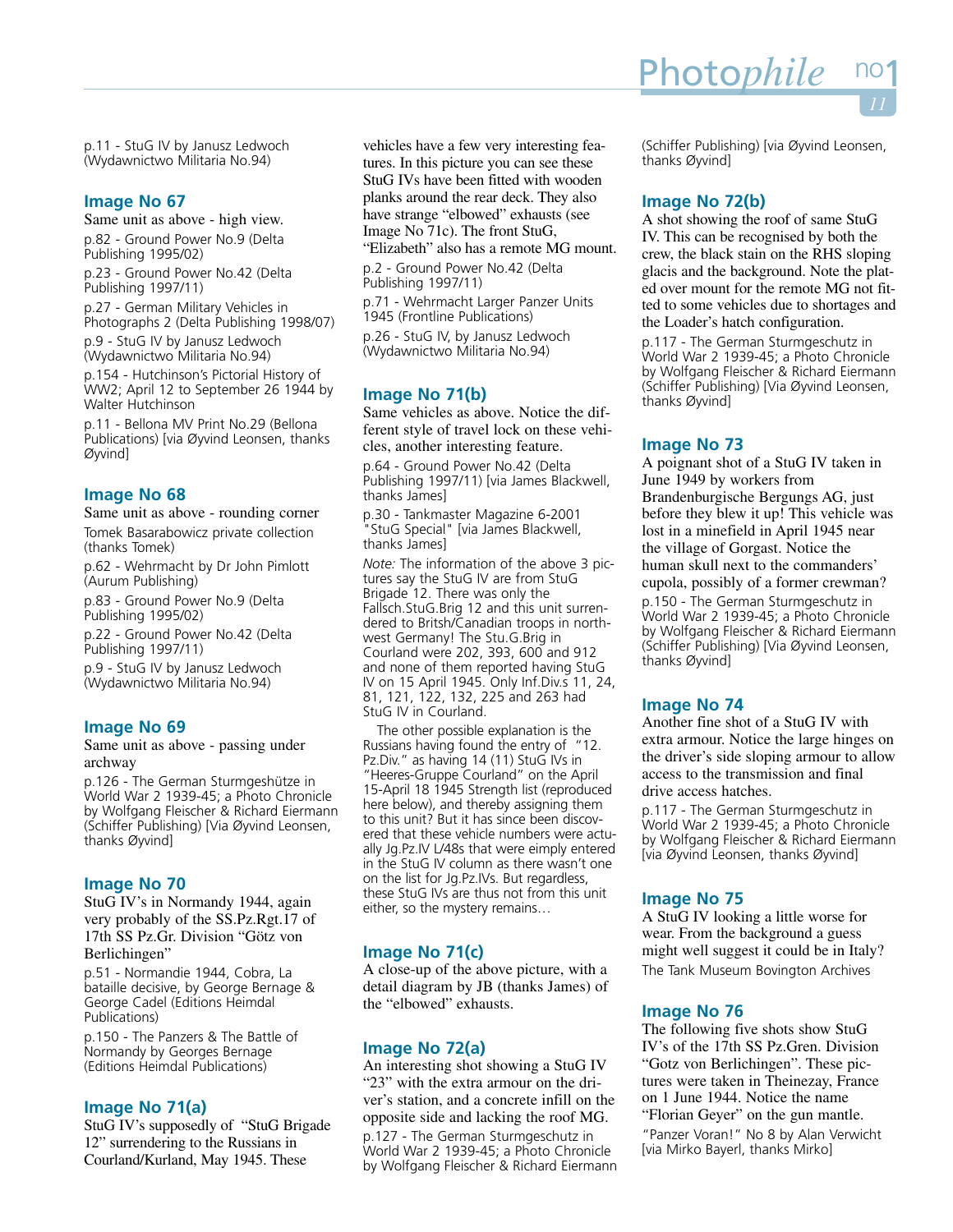# **Image No 77**

Same as above "Panzer Voran!" No 8 by Alan Verwicht [via Mirko Bayerl, thanks Mirko]

# **Image No 077(b)**

Yet another StuG IV StuG IV belonging to SS-Pz.Abt. 17. Date and location unknown.

"Panzer Voran!" No 8 by Alan Verwicht [via Mirko Bayerl, thanks Mirko]

p. 145 - Die Sturmflut und das Ende by Hans Stöber Bd. II (Munin Verlag 1987) [via Martin Block, thanks Martin]\*

# **Image No 78**

"Panzer Voran!" No 8 by Alan Verwicht [via Mirko Bayerl, thanks Mirko]

# **Image No 79**

"Panzer Voran!" No 8 by Alan Verwicht [via Mirko Bayerl, thanks Mirko]

# **Image No 80**

"Panzer Voran!" No 8 by Alan Verwicht [except via Hans Weber, thanks Hans]

# **Image No 81**

StuG IV in ammo dump. Unfortunately there was no information on this vehicle as to unit or location. Notice the "eyes" and "nostrils" painted on the gun mantlet and the wider Ostketten tracks. Thomas Anderson personal collection (thankyou Thomas)

# **Image No 82**

StuG IV under maintenance with Ostketten. Note the hinges for the Driver's sloped armour (obviously removed in this shot while work on the transmission is carried out). Thomas Anderson personal collection (thankyou Thomas)

#### **Image No 83**

Another shot showing the wider Ostketten tracks worn and the sloped plate over the Driver's position. Thomas Anderson personal collection (thankyou Thomas)

# **Image No 84**

Vehicle from the same unit sporting the same features

Thomas Anderson personal collection (thankyou Thomas)

# **Image No 85**

This StuG IV has normal size tracks and a slightly different style of driver's armour that appears to be two pieces, while the others are one piece. Thomas Anderson personal collection (thankyou Thomas)

# **Image No 86**

Rear view Thomas Anderson personal collection (thankyou Thomas)

# **Image No 87**

Another view, this time from the side. Notice the mottle camouflage. Thomas Anderson personal collection (thankyou Thomas)

# **Image No 88**

A nice shot of a late StuG IV (notice remote MG mount) knocked out at Courtil in the Ardennes. Stefan de Meyer personal collection (thankyou Stefan)

#### **Image No 89**

A StuG IV of SS-Pz.Abt.17 knockedout by the US 30.Infantry Division in Marigny (Normandy) France 1944. Stefan De Meyer personal collection (thankyou Stefan)

### **Image No 90**

A StuG IV of SS-Pz.Abt.17 (or possibly StuG.Abt.1331) knocked-out somewhere in Normandy 1944. Stefan De Meyer personal collection (thankyou Stefan)

# **Image No 91**

A StuG IV from the 276.Volks Grenadier Division knocked out by Bazooka on 21 December 1944 at Savelborn in Luxemburg.

Stefan De Meyer personal collection (thankyou Stefan)

#### **Image No 92**

A StuG IV on display at a Trophy Material Exhibition at Gorky Park, Moscow summer 1945. p.35 - Pz.IV/L70 (V) by Frontline Publications

# **Image No 93**

A fantastic shot of a very unique StuG IV. Note the very unusual box mantlet [cf. w/No.18(b)], and what is thought to be a 20mm KwK gun ring mount for the roof! This was one of 2 StuG IV's that were so remodeled at the front by the Luftwaffe! They belonged to 1353.StuG.Abteilung (353.Inf.Div). The US 78.Inf.Div knocked out this vehicle in Waldbroel on 8 April 1945. This vehicle's former driver, Hans-Joachim Schulz, took the picture in 1946

Bis zur Stunde Null by Wilhelm Tieke (Verlag Gronenberg, 1985) http://www3.plala.or.jp/Last-Kampf/Diary.htm Website Direct picture link: http://www3.plala.or.jp/Last-Kampf/IVSturm.jpg [via Akira Takahashi, thanks Akira]

# **Image No 094**

A StuG IV of the 904 Assault Gun Brigade, abandoned near Neidenburg, East Prussia, January 1945. Note the unusual scalloped schurtzen. Also visible just behind the engine cooling fans is the remote MG.

p.21 - Panzertruppen 1945, Organisation and Armament by Ilya Moshchanskiy, Andrey Aksyonov and Nikolay Lebedev (Military Chronicles Pt. 1)

# **Image No 095**

StuG IV smouldering in a field next to a German built wooden roadblock. According to the caption the vehicle was abandoned and destroyed by its crew. No date and location are given, but the context suggests the photo was taken somewhere on the Western Front in Central Germany in the spring of 1945.

p. 57 - Finale 1945 Rhein - Main by Heinz Leiwig (Droste Verlag 1990) [via Martin Block, thanks Martin]

#### **Image No 096**

Rear view of a StuG IV belonging to SS-Pz.Abt. 17. Date and location unknown.

p. 145 - Die Sturmflut und das Ende by Hans Stöber Bd. II (Munin Verlag 1987) [via Martin Block, thanks Martin]

# <u>Photo*phile* n</u>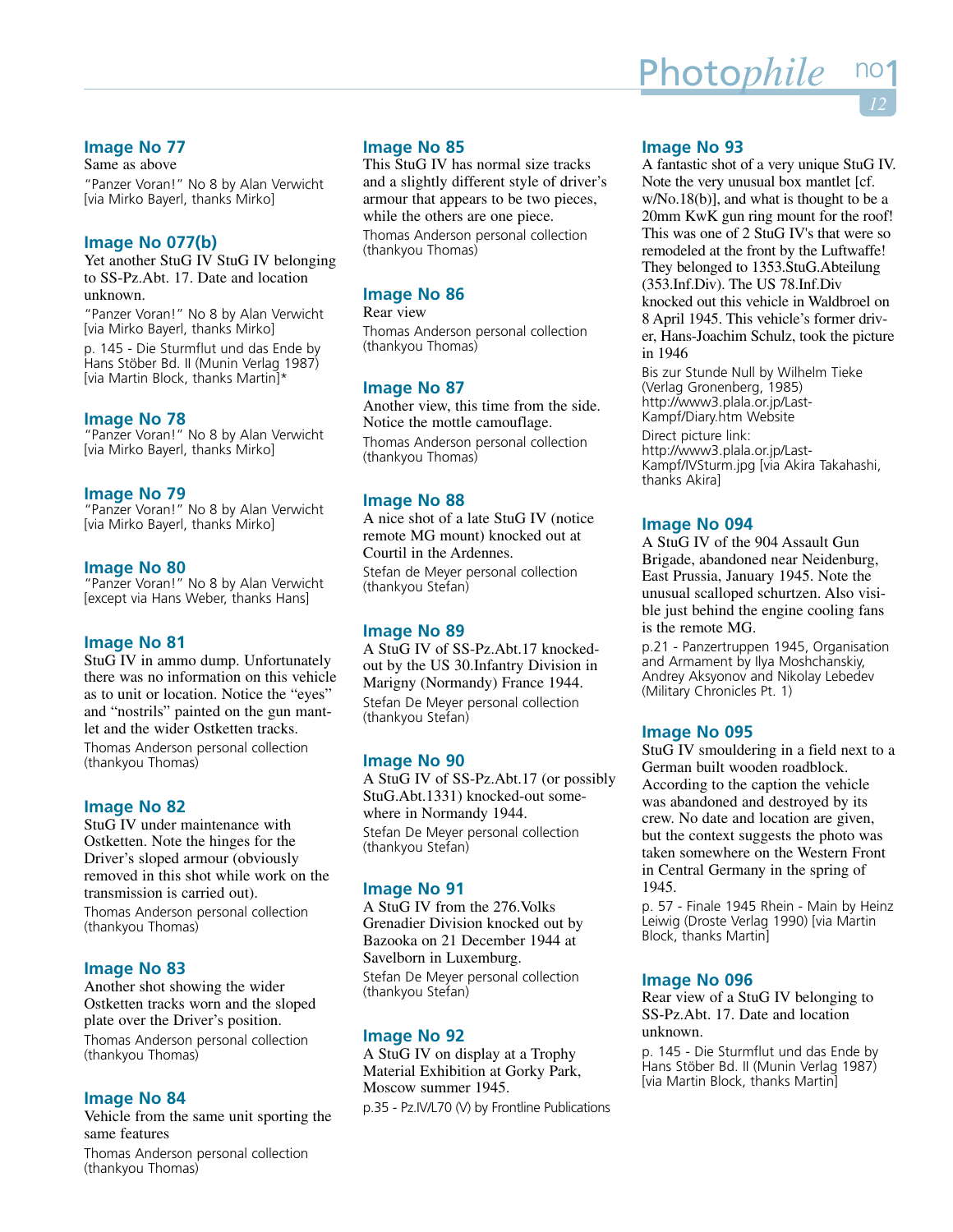# **Image No 097(a)**

A StuG IV of StuG.Abt.1122 (of 122.Inf.Div.) taken near Viipurinlahti in Southern Finland in the summer of 1944.

p. 264 - Wehrmacht Panssarit Suomessa (Wehrmacht Panzers in Finland) by K. Kuusela [via Martin Block, thanks Martin]

# **Image No 097(b)**

# Same as above

p.221 - Wehrmacht Panssarit Suomessa (Panzer units in Finland) by Kari Kuusela (Wiking-Divisoona Oy, Helsinki) [via Martin Block, thanks Martin]

# **Image No 097(c)**

# Same as above

p.266 - Wehrmacht Panssarit Suomessa (Panzer units in Finland) by Kari Kuusela (Wiking-Divisoona Oy, Helsinki) [via Martin Block, thanks Martin]

# **Image No 098**

A StuG IV of SS-Pz.Abt 17 in Normandy.

p.9 - Die Sturmflut und das Ende, Vol. 3 by Helmut Gunther (Schild Verlag, 1991) [via Martin Block, thanks Martin]

# **Image No 099**

Another StuG IV of SS-Pz.Abt.17. Exact location unknown, but in Normandy, 1944.

p.8 - Die Sturmflut und das Ende, Vol 3 by Helmut Gunther (Schild Verlag, 1991) [via Martin Block, thanks Martin]

# **Image No 100**

Another StuG IV from SS-Pz.Abt 17. On the driver's front armour there appears to be a portrait, possibly of Götz von Berlichingen?

p.8 - Die Sturmflut und das Ende, Vol 3 by Helmut Gunther (Schild Verlag, 1991) [via Martin Block, thanks Martin]

# **Image No 101**

A mid/late StuG IV KO'd somewhere in Russia, 1944 (Sadly caption is in Russian so no further details can be gleaned).

p.28 - Tankmaster Magazine 6-2001 "StuG Special" [via James Blackwell, thanks James]

# **Image No 102**

A StuG IV attacking, unfortunately no information on picture.

Der Sturmartillerist - Zeitschrift der 'Gemeinschaft der Sturmartillerie e V.', 26.Jahrgang, Issue 65, April 1975 (this is a German Veterans journal) [via Martin Block, thanks Martin]

# **Image No 103**

An interesting shot of a StuG IV from Stu.Gesch.Kp. 1225 in the Pz.Jg.Abt. 225 of the 225.Inf.Div, taken in early 1945 in the Courland area. Of note on this particular vehicle is the wide Ostketten tracks.

p.46 - Alte Kameraden, Nr. 7/8 Jul/Aug 1971(another Veterans Journal) [via Martin Block, thanks Martin]

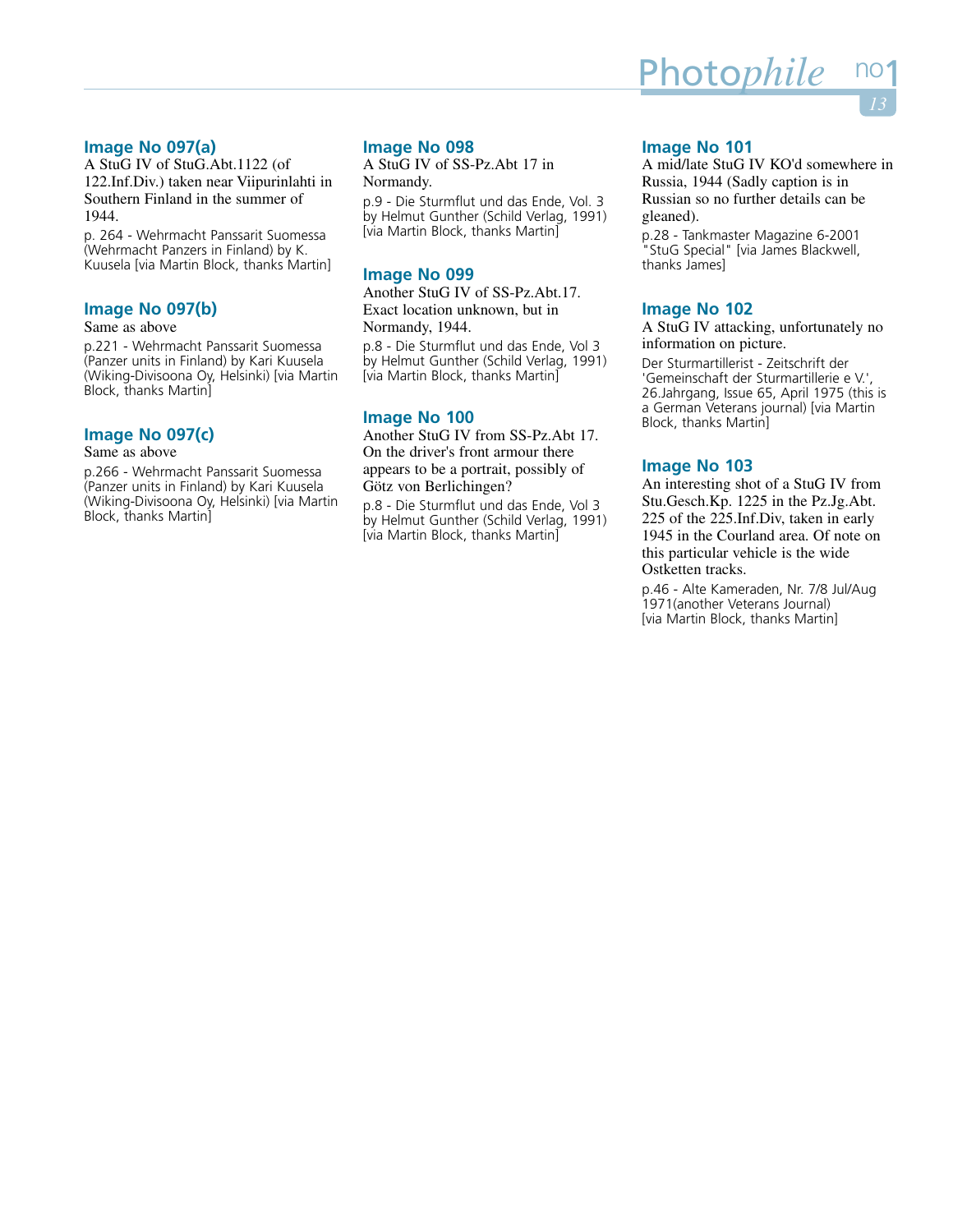# **The (Almost) Complete Unit Allocation List for the StuG IV**

*by Martin Block* Last edited: 27 Feb, 2002

This list of allocations of StuG IV to Heer, Luftwaffe and Waffen-SS Panzer and Panzerjäger units, is based on the following main sources:

- 1) RH 10/349 and 350 Zuweisungen von Panzern, Sturmgeschützen etc.
- 2) RH 10/106 Übersicht der von Aug 1943 Apr 45 in Umgliederung und Auffrischung befindlichen Panzerjäger-Abteilungen
- 3) RH 10/352 Panzer, StuG, Pak-Sf., gp.Kfz. Lage 30.12.44/15.1.45
- 4) W.J. Spielberger, Sturmgeschütze
- 5) RH 10/109 Übersicht der in Aufstellung oder Umgliederung befindlichen großen Verbände und Teile großer Verbände der Panzertruppe Jan. 1944 - Febr. 1945 and various unit histories

It should be mentioned that with rare exceptions document [1] does not separate between allocations of StuG III or IV until July 1944. It simply uses the term "Sturmgeschütz".

Only document [2] made it possible to identify StuG IV units before that date. It is a list of all the assault gun companies within the Anti-tank Battalions (StuG.Abt. in Pz.Jg.Abt.) of Infantry Divisions, giving the dates of arrival/departure at a certain training ground (Mielau, Milowitz, Burg etc.) as well as the type of assault gun/tank destroyer the units were trained on (StuG III, StuG IV and Jg.Pz.38).

Photo*phile* 

In case anyone wonders about the difference of this listing against that of W.J. Spielberger ([4] page 249, German edition), this is because he used the month of allocation, while I used the month of actual shipment which I consider to be the more relevant date.

For instance the StuG IV for 14. Inf.Div. were allocated by the Gen.Insp.d.Pz.Tr. on Feb 23, 1944. The actual shipments from a HZA however, only happened two and three weeks later respectively. The first StuG IV was shipped on March 6 while the other 9 followed on March 13, 1944. In rare cases there was even more than a month delay between date of allocation and actual shipment!

For all of you that are familiar with my two postings of this list on the 'Missing Links Axis WWII AFV Discussion Group' from January 2002, please note that this is an updated version! Some new information has been added and a few errors have been corrected.

# **February 1944**

90. Pz.Gren.Div. = 42 SS-Pz.Abt. 17 = 5

# **March 1944**

14. I.D.  $= 10$  $32. I.D. = 10$ 68. I.D.  $= 10$ 93. I.D.  $= 10$ 129. I.D.  $= 10$ Pz.Abt.  $8 = 42(*)$ SS-Pz.Abt.  $4 = 64$ <sup>(\*\*)</sup>) SS-Pz.Abt. 17 = 20 [StuG.Brig. 177](\*\*\*)

(\*) In June 1944 Pz.Abt. 8 did get a full complement of 42 new StuG. Most probably this time they were StuG III, since all told this allocation list contains ~1100 StuG IV, not counting a few 'probables' and those that went to testing facilities. So this simply doesn't leave enough StuG IV for a complete second outfit!

(\*\*) Actually only 42 of these 64 arrived! A batch of 22 shipped on March 20, 1944 carries the remark "für SS-Wiking". This indicates that they went to 5.SS-Pz.Div. instead. It is still uncertain if SS-Pz.Abt. 5 or SS-Pz.Jg.Abt. 5 got them (Mirko Bayerl suggests these were fielded in SS-Pz.Rgt.5 and not SS-Pz.Jg.Rgt.5). No reference to them can be found either in the Divisional or the Regimental (SS-Pz.Rgt.5) History. Nevertheless according

to [3] the 5.SS-Div. still reported 5 StuG IV on hand as late as Jan 15, 1945.

(\*\*\*) StuG.Brig. 177 received a full complement of 31 StuG and StuH including an unknown quantity of StuG IV (possibly up to 10) on March 23, 1944 as is related in the Battalion History. No direct shipments of new StuG IV are recorded in [1], but the Brigade (later renamed to Pz.Jg.Abt. 69 of the 3. Kav.Div.) still reported a few StuG IV on hand in early 1945 in document [3] and others. Why this allocation does not appear in document [1] is unclear.

#### **April 1944**

- $23.$  I.D. = 10
- 26. I.D.  $= 10$
- 30. I.D. =  $10(*)$  [57. I.D.]
- $31.$  I.D. = 10
- 36. I.D.  $= 10$
- 81. I.D. = 10
- 88. I.D. = 10
- 134. I.D.  $= 10$
- 331. I.D. =  $10(**)$
- $389.$  I.D. = 10
- SS-Pz.Abt.  $17 = 17$  for a total of 42

(\*)Entry in [1] carries the remark "für 57.  $I.D.$  = "for 57. I.D." indicating the StuGs were redirected to this division.

(\*\*) According to document [2] StuG.Abt. 1331 was trained on and equipped with StuG IV in Mielau. If this is not a typo and no unrecorded change happened, this would indicate that SS-Pz.Abt. 17 wasn't the only StuG IV unit in Normandy as is now commonly thought!!!

The 331. Inf.Div. entered combat in Normandy as late as early August 1944 under LXXXI. Korps some 20-50 kilometres east of Argentan. It was not encircled in the Falaise Pocket but nevertheless suffered so badly during the retreat from France that it had to be disbanded in early October.

# **May 1944**

| 12. $I.D. = 10$    |
|--------------------|
| 30. I.D. = $10(*)$ |
| $35. I.D. = 10$    |
| $45. I.D. = 10$    |
| 95. I.D. $=10$     |
| $110.$ I.D. = 10   |
| $131.$ I.D. = 10   |
| 206. I.D. = $10$   |
| 267. I.D. = $10$   |
| 342. I.D. $= 10$   |
|                    |

(\*) This new shipment to the Division only weeks later indicates that the 10 StuG IV in April indeed went to the 57. I.D. The entries in [2] also seem to indicate that StuG.Abt. 1030 became 1057 and vice versa.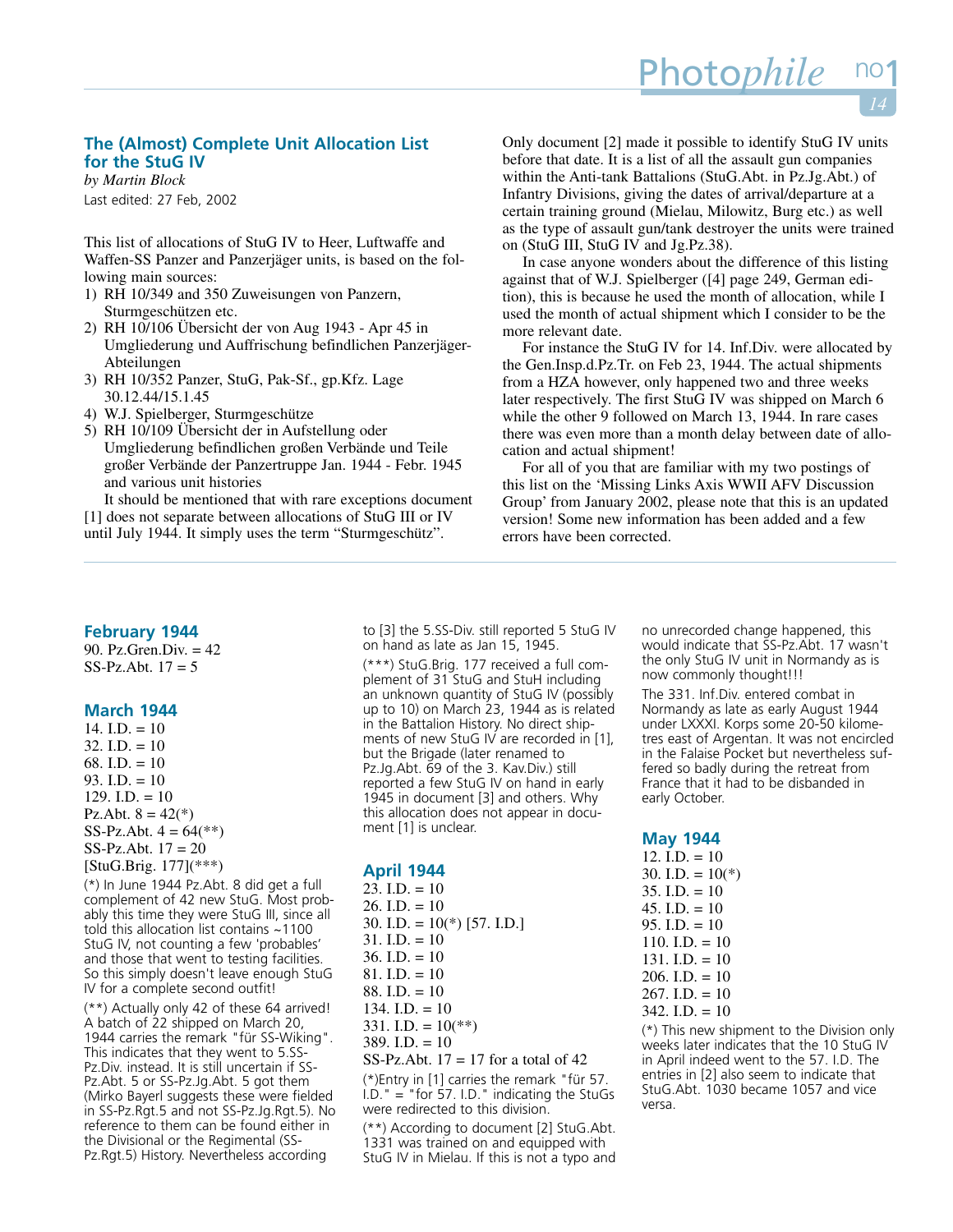#### **June 1944**

11. I.D.  $= 10(?)$ 58. I.D. =  $10(*)$ 61. I.D.  $= 10$  $320.$  I.D. = 10 329. I.D. =  $10(**)$  [122. I.D.]  $337.$  I.D. = 10

(?) This delivery is still somewhat uncertain. Document [2] lists StuG.Abt. 1011 as being "zur Umgliederung auf StuG III" (not IV!) in Mielau from April 21 until August 25, 1944. During this time document [1] shows two shipments of StuGs to the unit: 10 in June (most probably, but not 100% sure these were StuG IV) and another 10 (definitely StuG III) in August. It appears possible that first batch of 10 StuG was for an unknown reason passed on to another, currently unknown unit.

(\*) Document [2] shows Stu.G.Abt. 1158 in Mielau for training on StuG IV from April 23 until September 18, 1944, i.e. 5 months! Document [1] shows that in addition to those 10 StuG IV in June another 6 StuG III were shipped from HZA in early August. According to document [3] the 58. I.D. reported having 8 StuG III, 7 StuG IV and 1 StuH on January 1, 1945.

(\*\*) While the entry in [1] reads "329. I.D.", document [2] shows that Stu.G.Abt. 1329 was renamed to Stu.G.Abt. 1122 and went to 122. I.D. instead! The 1329 apparently later was recreated, see below.

# **July 1944**

Korps-Abt.  $E = 10(*)$ 1. I.D. =  $10(**)$ 101. Jg.D.  $= 10$ 121. I.D.  $= 10$ 122. I.D. =  $7$ <sup>\*\*\*</sup>) 126. I.D.  $= 10$ 197. I.D. =  $10(+)$  [95. I.D. new] 253. I.D.  $= 10$ 290. I.D.  $= 10$ 299. I.D. =  $14(++)$  [196./131. I.D.] Führer-Gren.Bttn. = 10

(\*) to Stu.G.Abt. 1251 (created from Stu.G.Abt. 1186/86. ID)

(\*\*) In late 43/early 44 this unit had used StuG III

(\*\*\*) In addition to those 7 StuG IV another 14 StuG III were shipped 15 days later. According to document [3] the division still had 12 StuG IV on Jan 15, 1945 but no StuG III.

(+) The 197. I.D. never got it's StuG IV! While StuG.Abt. 1197 was still training in Mielau, its parent division was wiped out on the Eastern Front and not raised again. Document [2] shows that 1197 was then renamed to 1195. The original 1195 also had just been wiped out on the Eastern Front with its parent 95. I.D. But in contrast to the 197. I.D. the 95. I.D. was fully recreated.

(++) Similar to the 197. I.D. the 299. I.D. was wiped out on the Eastern Front in the summer of 1944. StuG.Abt. 1299 was waiting in Mielau for its StuGs at the time and was renamed to Stu.G.Abt. 1233 for the 196. I.D. instead. And to make matters even more complicated, the 196. I.D. was incorporated into the 131. I.D. in Sep/Oct 1944!

# **August 1944**

96. I.D.  $= 10$ 121. I.D. =  $10(*)$  $225$ . I.D. = 10  $254$ . I.D. = 10 292. I.D.  $= 10$ 329. I.D. = 10 [Finally! Compare June] Mielau (training base) =  $6$ 

(\*) The unit had already received 10 in July. It is not likely all of them had already been lost. The unit appears to have been overstrength, since on Dec 30, 1944 it still had 10 StuG IV available with no replacements sent after August 1944.

# **September 1944**

12. I.D.  $= 10$  [refit] 14. I.D.  $= 10$  [refit]  $34.$  I.D. = 10 88. I.D. = 10 [refit] 211. I.D. =  $10(*)$  $340.$  I.D. = 10  $361.$  I.D. = 10  $371.$  I.D. = 10 (\*) This is still unclear! Document [2] lists StuG.Abt. 1211 training on StuG IV in

Mielau from Aug 3 until Nov 6, 1944. Two and a half weeks later (Nov 24) it appeared in Milowitz where it stayed until Jan 15, 1945 training on Jg.Pz.38 - and 14 Jg.Pz.38 were actually shipped to the unit on Jan 1, 1945!

Question is: Was StuG.Abt. 1211 transferred to the front and lost all its StuG IV in mid November 1944, or was it simply transferred from Mielau to Milowitz after handing over its StuG IV to another unit??

# **October 1944**

 $24. I.D. = 10$ 36. I.D.  $= 10$ 83. I.D. =  $10(*)$ 100. Jg.D.  $= 10$ 102. I.D.  $= 10$ 205. I.D.  $= 10$ 389. I.D.  $= 10$ (\*) StuG.Kp. 1183 later left behind its remaining StuG IV to an unknown unit in Courland in December 1944 and later converted to the Jg.Pz.38.

*Note:* In very late November or very early December the "StuG.Abt." were renamed to "Stu.G.Kp.", regardless if they were equipped with Sturmgeschütze or Jg.Pz.38 "Hetzers".

#### **November 1944**

12.  $VGD = 10(*)$ 276. VGD =  $10(**)$ 331. I.D. =  $10(+)$  [89. I.D.] 348. I.D. =  $10(++)$  [3. F.J.D.] 353. I.D.  $= 10$ 

17. SS-Pz.Gren.Div. = 19 [replacements]

(\*) According to document [5] a second StuG.Kp. for the 12. VGD was formed from Personal-Einheit 43a in Burg. This unit had received 10 StuG IV in Nov 44.

(\*\*) According to document [5] a second StuG.Kp. for the 276. VGD was formed from Personal-Einheit 4e in Burg where it had received 10 StuG IV in Nov 44.

This partially explains the strength report of the 276. VGD in document [3]: 9 StuG IV plus 10 StuG III in the process of delivery. I could however not yet establish from what unit the StuG III company was formed?

(+) The 331. I.D. had been disbanded in Oct 44. Document [2] shows that Pz.Jg.Abt. 331 became part of the 89. I.D. instead. Strange thing is that document [3] lists 10 StuG III L/43(?!) with 89. I.D. on Jan 15, 1945. In this respect it should be mentioned that [3] is a massive document of about 60 pages compiled from hundreds of strength reports sent to the Gen.Insp.d.Pz.Tr. Records are prepared by human beings and human beings do make mistakes. I have already discovered a number of them in the document, and maybe this is yet another one!?

(++) The 348. I.D. had been disbanded in late Sep 44. Document [2] shows that Pz.Jg.Abt. 348 became attached to 3. F.J.D. instead but kept its designation. Later in Feb 1945 the Abteilung was renamed to Pz.Jg.Abt. 1190/190. I.D. According to document [3] all 10 StuG IV were still present on Jan 15, 1945.

# **December 1944**

11. I.D.  $= 10$ 12. V.G.D = 10 [replacements] 19. V.G.D =  $3(*)$  $32.$  I.D. = 10 36. V.G.D =  $5$  [replacements]  $215.$  I.D. = 10 263. I.D.  $= 10$  $353. V.G.D = 3$ 17. SS-Pz.Gren.Div. = 17 [replacements]

(\*) Another mystery! StuG.Abt. 1119 is listed in Document [2] as training on StuG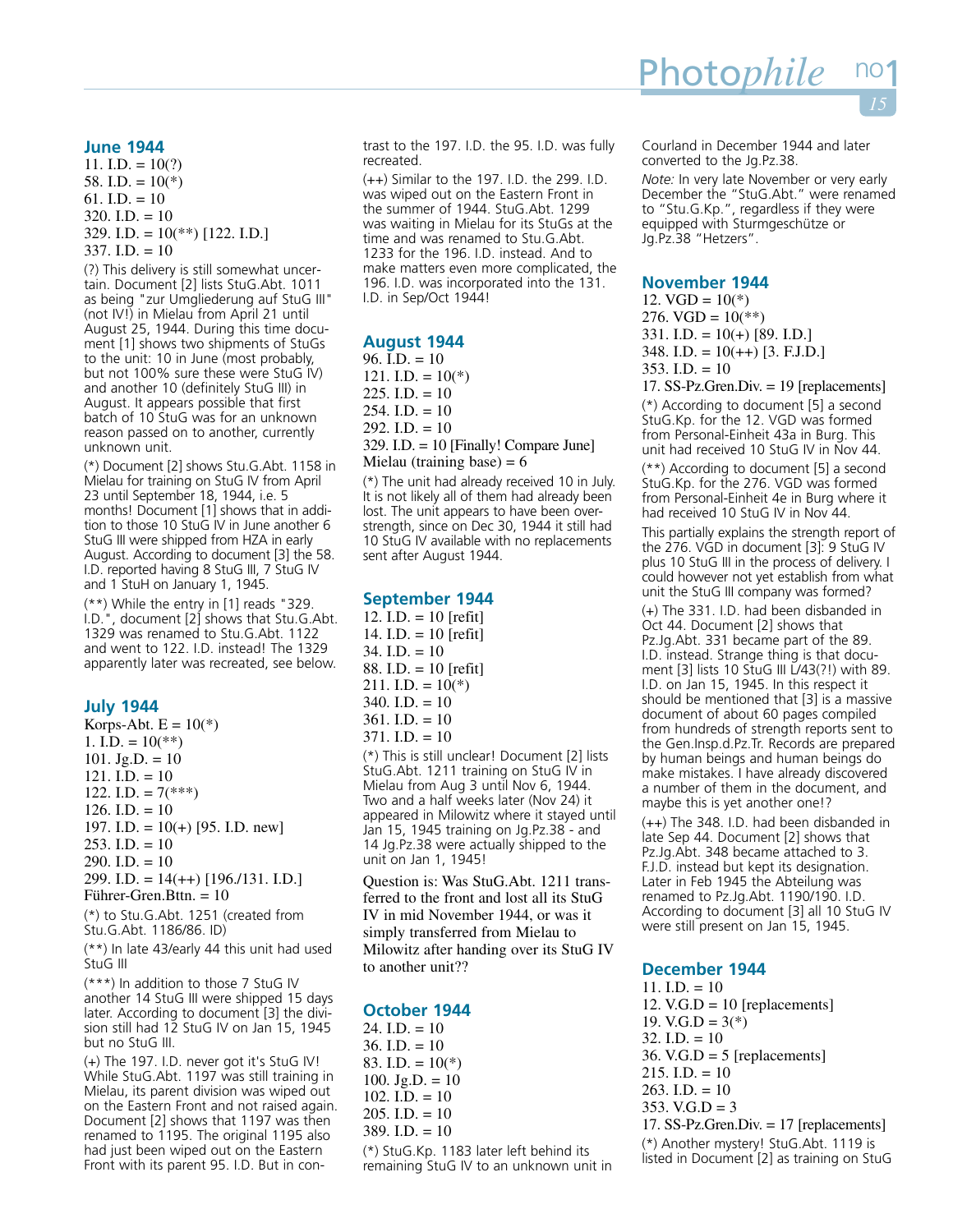III in Mielau until Oct 4, 1944. No direct shipments of StuG III or IV show up in document [1] in October or November. Nevertheless on Jan 15, 1945 the 19. V.G.D. reported 8 StuG IV on hand plus 3 in the process of delivery.

# **January 1945**

4. Pz.Div. = 14 [8./Pz.Rgt. 35] 20. Pz.Div.  $= 10$ Pz.Gren.Div. Brandenburg = 21 [Pz.Jg.Abt. BR]  $Jg.Pz.Kp.$  1032 = 10(\*)  $Jg.Pz.Kp. 1269 = 10(**)$ 

(\*) Either the shipment of 10 StuG IV to 32. I.D. was redirected, or all guns were lost in a very short time. According to document [3] on Jan 15, 1945 the Division reported no StuG on hand, but 10 in the process of delivery.

(\*\*) This company was formed by using Personal-Einheit (P.E.) 3a and shortly thereafter became assigned as

# **Inventory List of StuG IVs as of January 15, 1945**

*by Mirko Bayerl* (Sturmgeschützlage 15.01.1945, part of Bundesarchiv/Militararchiv Freiburg i. Br. File No. RH10/353) ( )=Instandsetzung (or under repair)

# **Heeresgruppe Sud:**

3. Kav.Brig. – 1 (1) 5. SS Pz.Div. "Wiking" – 2 (3) [in 4./SS.Pz.Rgt.5 and not their Pz.Jg.Abt.] 96. Inf.Div. – 3 (7) 101. Jg.Div. – 4

# **Heeresgruppe Mitt:**

K.gr 10 Pz.Gren.Div  $-$  (3) 291. Inf.Div. – 10 88 Inf.Div. – 10 3./He.Stu.Art.Brig 184 – 6 in transport to Battery (main part of Brigade is listed with 18.Armee/H.Gr.Kurland) 253. Inf.Div.  $-10$ StuG.Brig. 301 – 1 20. Pz.Div. – 10 in transport to Division StuG.Brig. 300 – (15) Stum-Rgt.Pz. AOK – 12 Pz.Gren.Div. "Brandenburg" (for Pz.Jg.Abt. "Brandenburg") – 21 in transport to Abt.

1./Pz.Jg.Abt. 1 to Pz.Jg.Brig. 104. The 2./Pz.Jg.Abt. 1, (ie. Jg.Pz.Kp. 1021(L) of the 21. Lw.Feld-Div.), was originally also meant to be a StuG IV company, and the company is actually listed as training on StuG IV in Burg until late January 1945 in document [2]. The allocation files for StuG however show, that the unit in the end received StuG IIIs instead!

# **February 1945**

10. Pz.Gren.Div. = 12 [Pz.Abt. 7] Führer-Gren.Div. = 21

# **March 1945**

2. Pz.Div. = 10 [Pz.Jg.Abt. 38] Pz.Jg.Abt.  $1 = 10(*)$ Nachschub Ob. West = 17

(\*) Replacements for the most part probably intended for 1./Pz.Jg.Abt. 1 (ex Jg.Pz.Kp. 1269). Some of them may also have been given to the 2./Pz.Jg.Abt. 1 (ex

# **Heeresgruppe Weichsel:**

4. SS-Pol.Div. – 16 (4) 251. Inf.Div.  $-7$ 542. Volk.Gren.Div. – 14 252. Inf.Div.  $-1(2)$ K.gr.7 Inf.Div.  $-13(1)$  1 in transport to Division

# **Heeresgruppe Nord:**

32. Inf.Div – 10 4. Pz.Div. – 14 in transport to Division 541. Volk.Gren.Div. – 14 102. Inf.Div. – 10 (2) 292. Inf.Div.  $-8(2)$ 131. Inf Div. – 9 21. Inf.Div. – 10 61. Inf.Div.  $-5(2)$ 278. Inf.Div.  $-7(1)$ 95. Inf.Div. – 8 548. Volk.Gren.Div – 6 58. Inf.Div. – 7

# **Heeresgruppe Kurland:**

Stu.G.Brig.  $600 - 2$  in transport to Brigade 11. Inf.Div. – 10 plus 2 in transport to Division 263. Inf.Div.  $-8(3)$  4 in transport to Division

Jg.Pz.Kp. 1021(L)) which had only 4 StuG III left by March 15, 1945.

# **April 1945**

Pz.Jg.Abt.  $49 = 11(*)$ Sturmgeschütz-Schule Burg  $[1.Pz.Jg.Abt. 18] = 10(**)$ 

Photo*phile* 

(\*) No longer with its parent 4. Pz.Div., but was refitting in Grafenwöhr.

(\*\*) Pz.Jg.Abt. 18 was refitting in Burg. It is not likely it returned to its parent 18. Pz.Gren.Div., since it had been replaced by Pz.Jg.Abt. Schlesien. It appears possible that the 10 StuG IV saw action with StuG.Brig. Schill instead. This however still needs confirmation by documents.

Comments, corrections and/or additions are welcome! Martin Block m.block@t-online.de

121. Inf.Div.  $-8(2)$  3 in transport to Division 132. Inf Div.  $-7$  (3) 5 in transport to Division 225. Inf.Div.  $-5(3)$ 389. Inf.Div. – 9 329. Inf.Div.  $-5(3)$ 215. Inf.Div.  $-10(1)$ 24. Inf.Div. – 8 122. Inf.Div. – 10 (2) 93. Inf.Div.  $-8(1)$  3 in transport to Division 81. Inf.Div.  $-6(4)$  6 in transport to Division

# **In the West:**

Fuhrer Gren.Div – 1 353 Volk.Gren.Div – 7 (5) 12 Volk.Gren.Div – 9 plus 10 in transport to Division 3 Fallschirm Jg.Div – 8 (2) 276 Volk.Gren.Div – 2 (7) 212 Volk.Gren.Div – 2 (3) 17 SS Pz.Gren Div – 12 (18) 36 Volk.Gren.Div – 5 (1) 19 Volk.Gren.Div – 3 (5) 3 in transport to Division () = In repairs/workshop